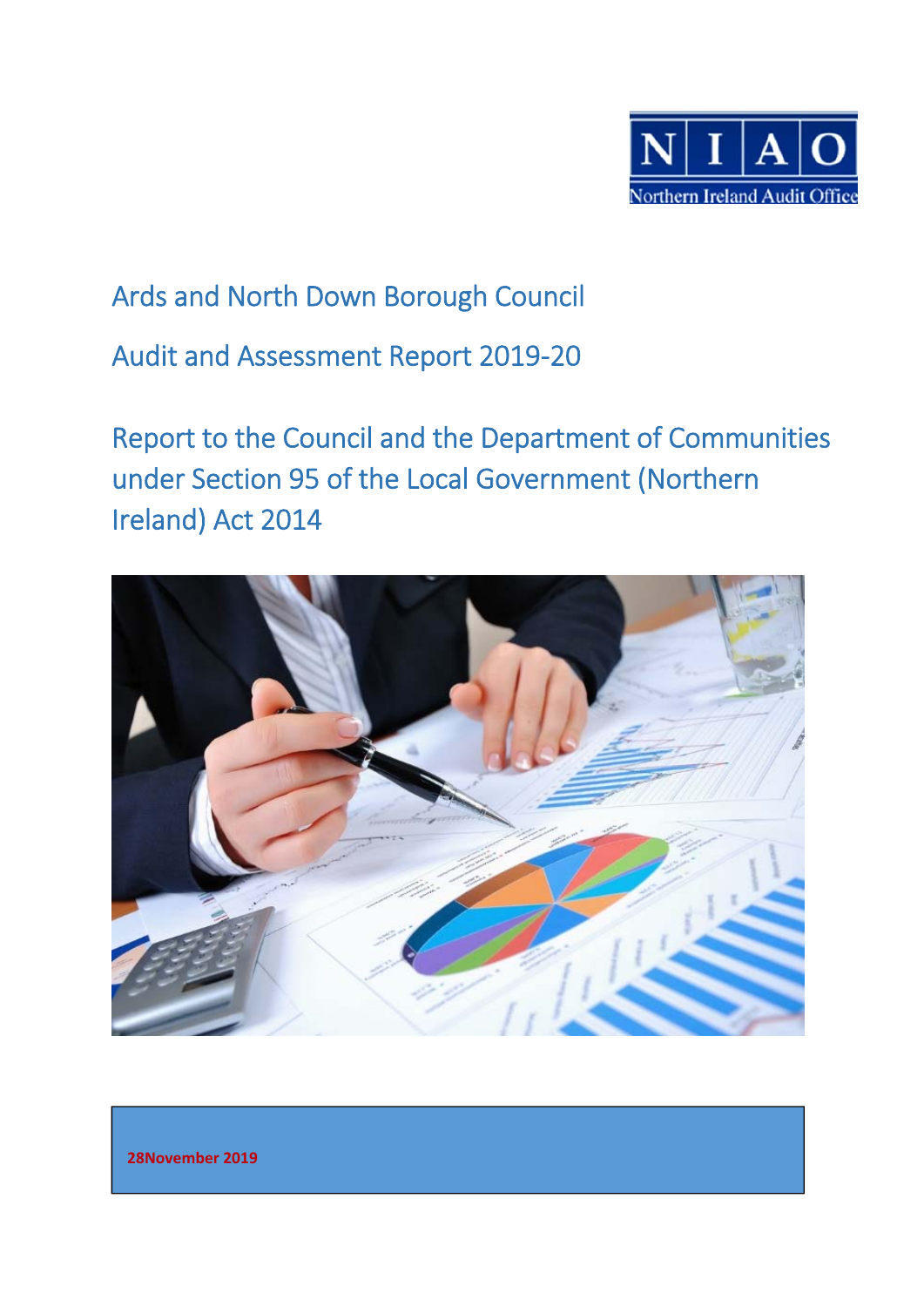| <b>Contents</b>   | Page |
|-------------------|------|
| 1. Key Messages   | 3    |
| 2. Audit Scope    | 5    |
| 3. Audit Findings | 6    |
| 4. Annexes        | 8    |

*We have prepared this report for sole use of the Ards and North Down Borough Council and the Department for Communities. You must not disclose it to any third party, quote or refer to it, without our written consent and we assume no responsibility to any other person.*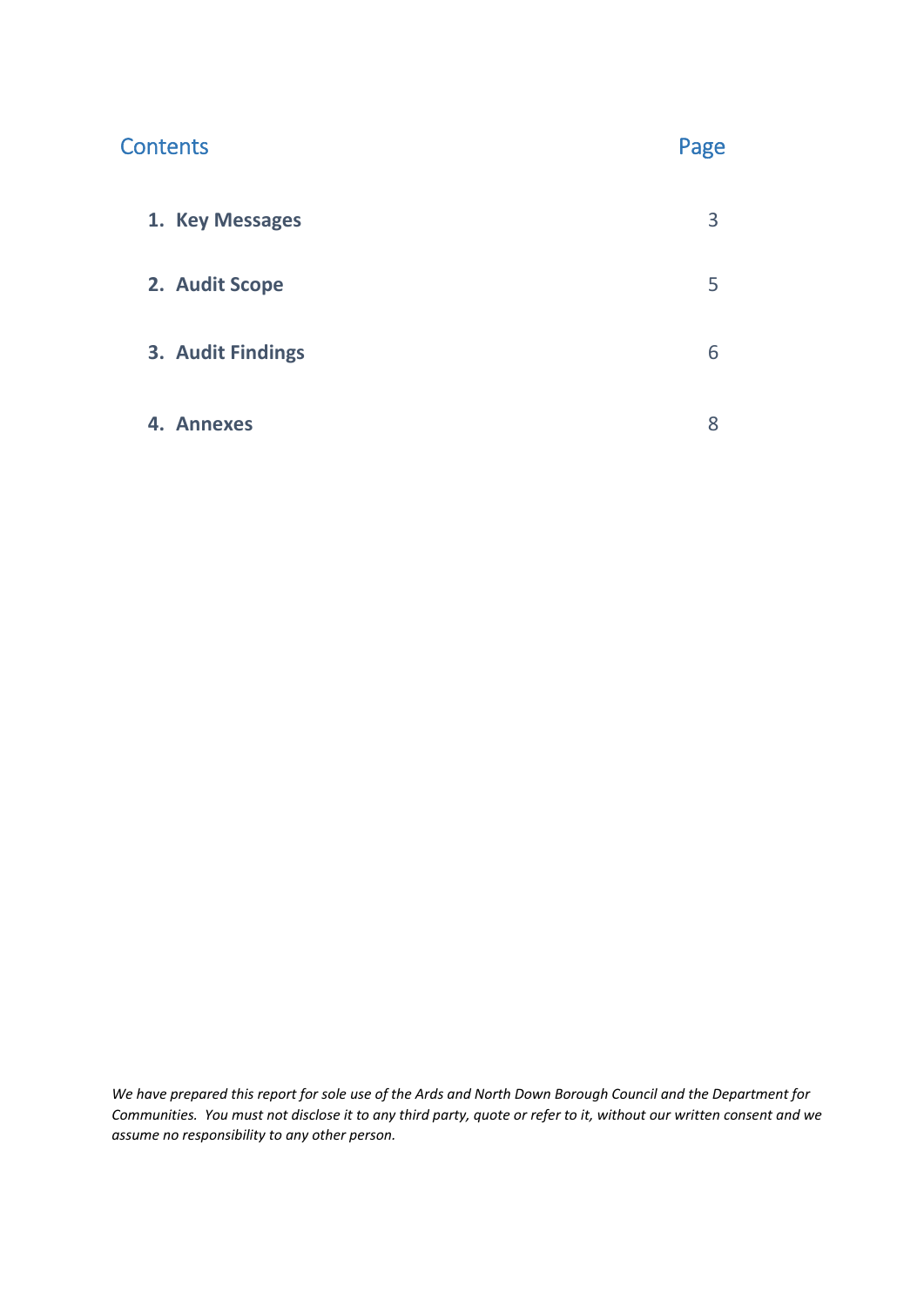# *1. Key Messages*

# Summary of the audit

| <b>Audit outcome</b>             | <b>Status</b>                                                                                                                      |
|----------------------------------|------------------------------------------------------------------------------------------------------------------------------------|
| Audit opinion                    | Unqualified opinion                                                                                                                |
| Audit assessment                 | The LGA has concluded that the Council is likely<br>to comply with Part 12 of the Local<br>Government Act (Northern Ireland) 2014. |
| <b>Statutory recommendations</b> | The LGA made no statutory recommendations                                                                                          |
| Proposals for improvement        | The LGA made two new proposals for<br>improvement                                                                                  |

This report summaries the work of the Local Government Auditor (LGA) on the 2019‐20 performance improvement audit and assessment undertaken on Ards and North Down Borough Council. We would like to thank the Chief Executive and his staff, particularly the Performance Improvement Manager, for their assistance during this work.

We consider that we comply with the Financial Reporting Council (FRC) ethical standards and that, in our professional judgment, we are independent and our objectivity is not compromised.

# Audit Opinion

The LGA has certified the performance arrangements with an unqualified audit opinion, without modification. She certifies an improvement audit and improvement assessment has been conducted. The LGA also states that, as a result, she believes that Ards and North Down Borough Council (the Council) has discharged its performance improvement and reporting duties, including its assessment of performance for 2018‐19 and its 2019‐20 improvement plan, and has acted in accordance with the Guidance.

# Audit Assessment

The LGA has assessed whether the Council is likely to comply with its performance improvement responsibilities under Part 12 of the Local Government Act (Northern Ireland) 2014 (the Act). This is called the 'improvement assessment'.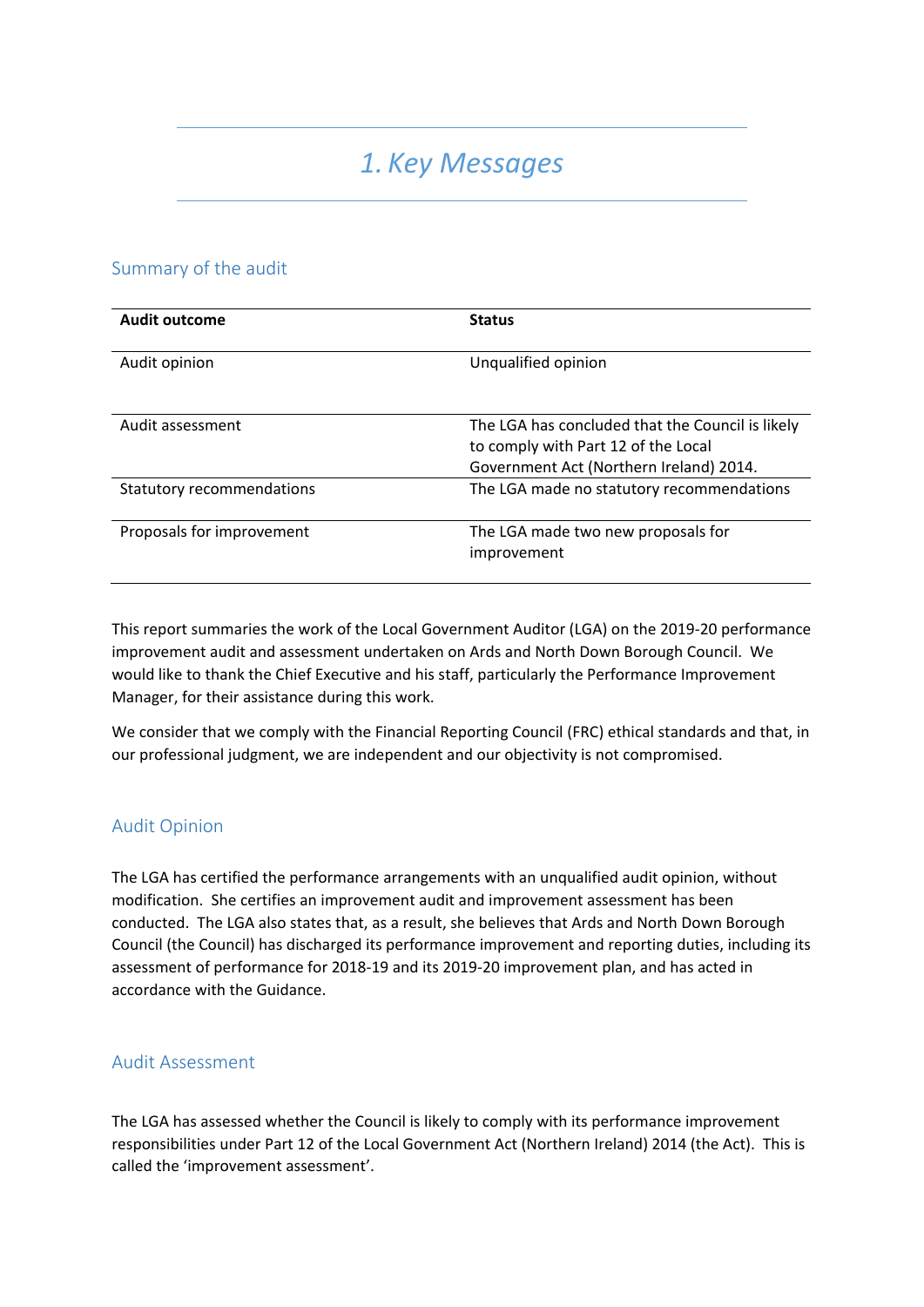In her opinion the Council is likely to discharge its duties in respect of Part 12 of the Act during 2019-20 and has demonstrated a track record of improvement. The LGA did not exercise her discretion to assess and report whether the council is likely to comply with these arrangements in future years.

# Audit Findings

During the audit and assessment we identified no issues requiring a formal recommendation under the Act. We made two proposals for improvement (see Section 3). These represent good practice which should assist the Council in meeting its responsibilities for performance improvement. Detailed observations on thematic areas are provided in Annex C and progress on key proposals for improvement raised in prior years, which had not been fully addressed last year, have been noted in Annex B.

### Status of the Audit

The LGA's audit and assessment work on the Council's performance improvement arrangements is now concluded. By March 2020 she will publish an Annual Improvement Report on the Council on the NIAO website, making it publicly available. This will summarise the key outcomes in this report.

The LGA did not undertake any Special Inspections under the Act in the current year.

The total audit fee charged is in line with that set out in our Audit Strategy.

# Management of information and personal data

During the course of our audit we have access to personal data to support our audit testing. We have established processes to hold this data securely within encrypted files and to destroy it where relevant at the conclusion of our audit. We can confirm that we have discharged those responsibilities communicated to you in accordance with the requirements of the General Data Protection Regulations (GDPR) and the Data Protection Act 2018.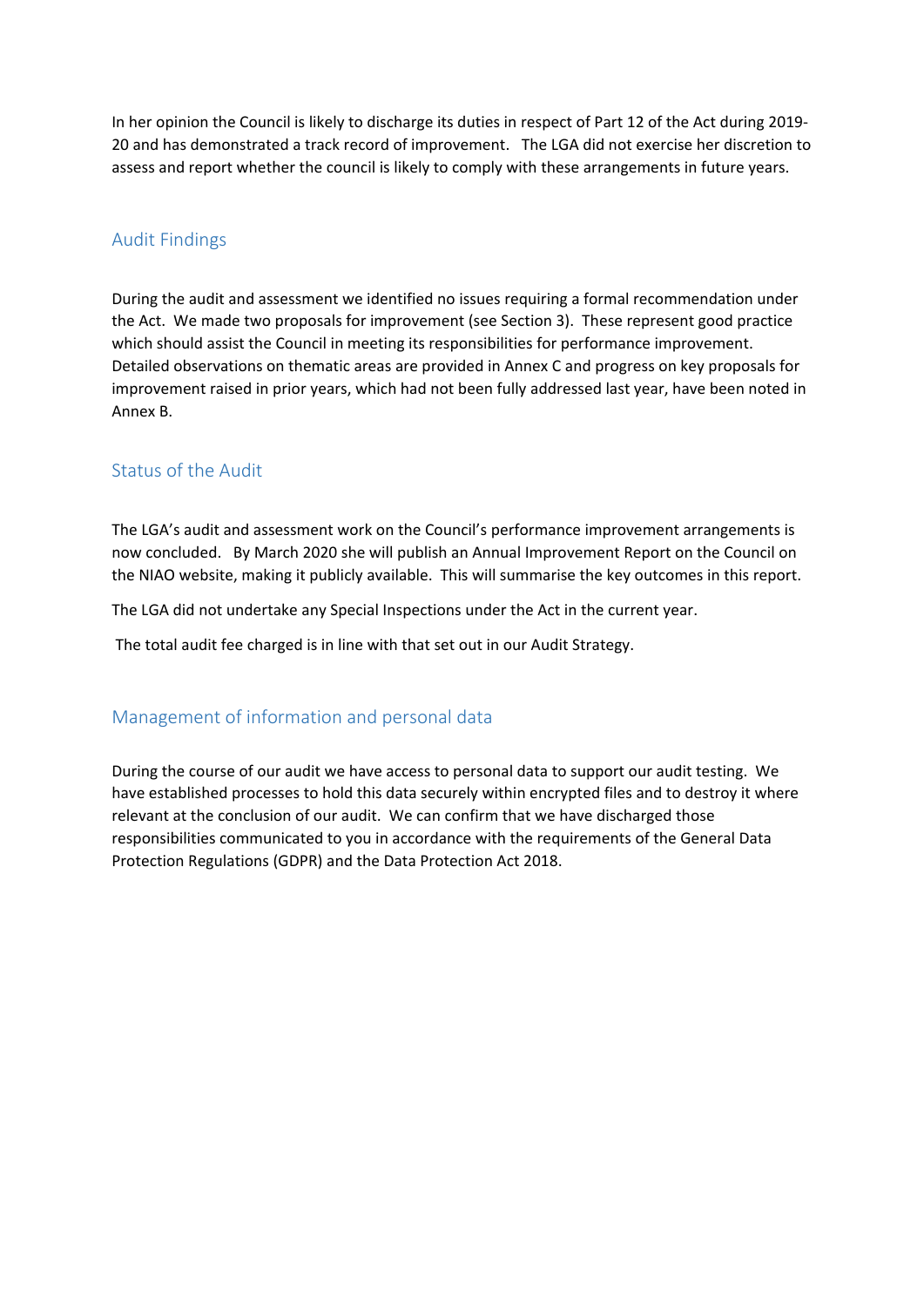# *2.Audit Scope*

Part 12 of the Act provides all councils with a general duty to make arrangements to secure continuous improvement in the exercise of their functions. It sets out:

- a number of council responsibilities under a performance framework; and
- key responsibilities for the LGA.

The Department for Communities (the Department) has published '*Guidance for Local Government Performance Improvement 2016'* (the Guidance) which the Act requires councils and the LGA to follow. Further guidance to clarify the requirements of the general duty to improve was issued by the Department during 2019.

The improvement audit and assessment work is planned and conducted in accordance with the Audit Strategy issued to the Council, the LGA's Code of Audit Practice for Local Government Bodies in Northern Ireland and the Statement of Responsibilities.

### *The improvement audit*

Each year the LGA has to report whether each council has discharged its duties in relation to improvement planning, the publication of improvement information and the extent to which each council has acted in accordance with the Department's Guidance. The procedures conducted in undertaking this work are referred to as an "improvement audit". During the course of this work the LGA may make statutory recommendations under section 95 of the Act.

### *The improvement assessment*

The LGA also has to assess annually whether a council is likely to comply with the requirements of Part 12 of the Act, including consideration of the arrangements to secure continuous improvement in that year. This is called the 'improvement assessment'. She also has the discretion to assess and report whether a council is likely to comply with these arrangements in future years.

# *The annual improvement report on the Council*

The Act requires the LGA to summarise all of her work (in relation to her responsibilities under the Act) at the Council, in an 'annual improvement report'. This will be published on the NIAO website by March 2020, making it publicly available.

### *Special inspections*

The LGA may also, in some circumstances, carry out special inspections which will be reported to the Council and the Department, and which she may publish.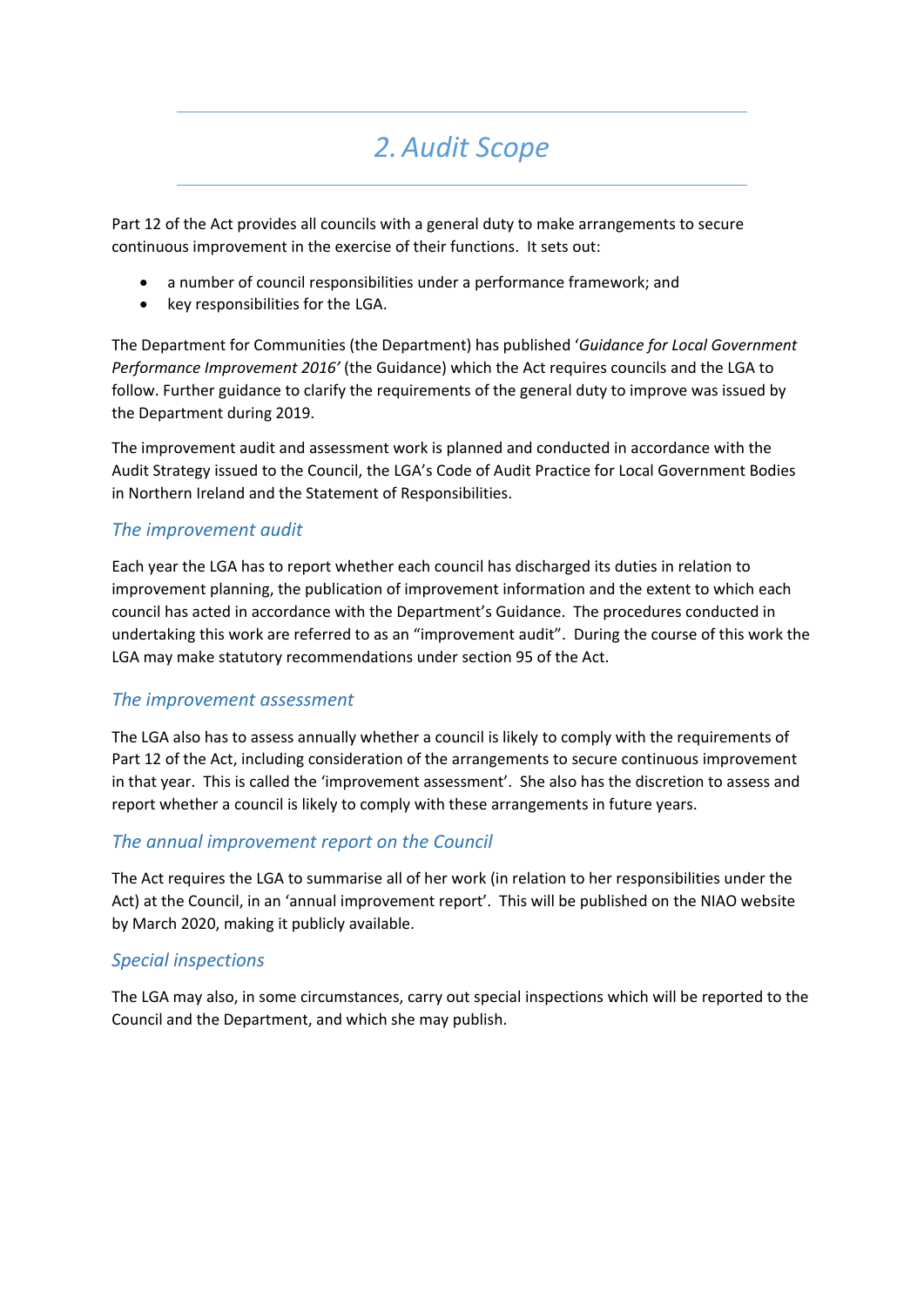# *3.Audit Findings*

This section outlines key observations in the form of proposals for improvement, arising from following thematic areas of the Council's audit and assessment:

- General duty to improve;
- Governance arrangements;
- Improvement objectives:
- Consultation;
- Improvement plan;
- Arrangements to improve;
- Collection, use and publication of performance information; and
- Demonstrating a track record of improvement.

These are not formal recommendations, which are more significant matters which require action to be taken by the Council in order to comply with the Act or Guidance. Proposals for improvement include matters which, if accepted, will assist the Council in meeting its performance improvement responsibilities. The LGA may follow up how key proposals have been addressed in subsequent years. We recommend however that the Council's Audit Committee track progress on all proposals for improvement.

Our procedures were limited to those considered necessary for the effective performance of the audit and assessment. Therefore, the LGA's observations should not be regarded as a comprehensive statement of all weaknesses which exist, or all improvements which could be made.

Thematic area **Internal 2018** Issue **Proposal for improvement** Improvement Plan | NIAO reported in 2017-18 and again in 2018‐19 that although the Performance Improvement Plan included the statutory indicators and standards it was not clear how the Council intended to achieve these. This remains the case in the Council's 2019‐20 Performance Improvement Plan. The Council should ensure that its Performance Improvement Plan includes detail on how the Council plan on meeting both the statutory performance indicators and its non‐statutory self‐imposed performance indicators. Arrangements to improve/Demonstrating a track record of improvement The Council can demonstrate improvement against prior year performance for 38 percent of its performance indicators. This was due to either the introduction of 13 new indicators within 2018‐19 or as a result of two specific projects not getting final approval to progress. The Council should complete its work on identifying the performance indicators and data it needs to properly monitor performance as soon as possible to allow performance to be considered over time.

Detailed observations for the thematic areas can be found at Annex C.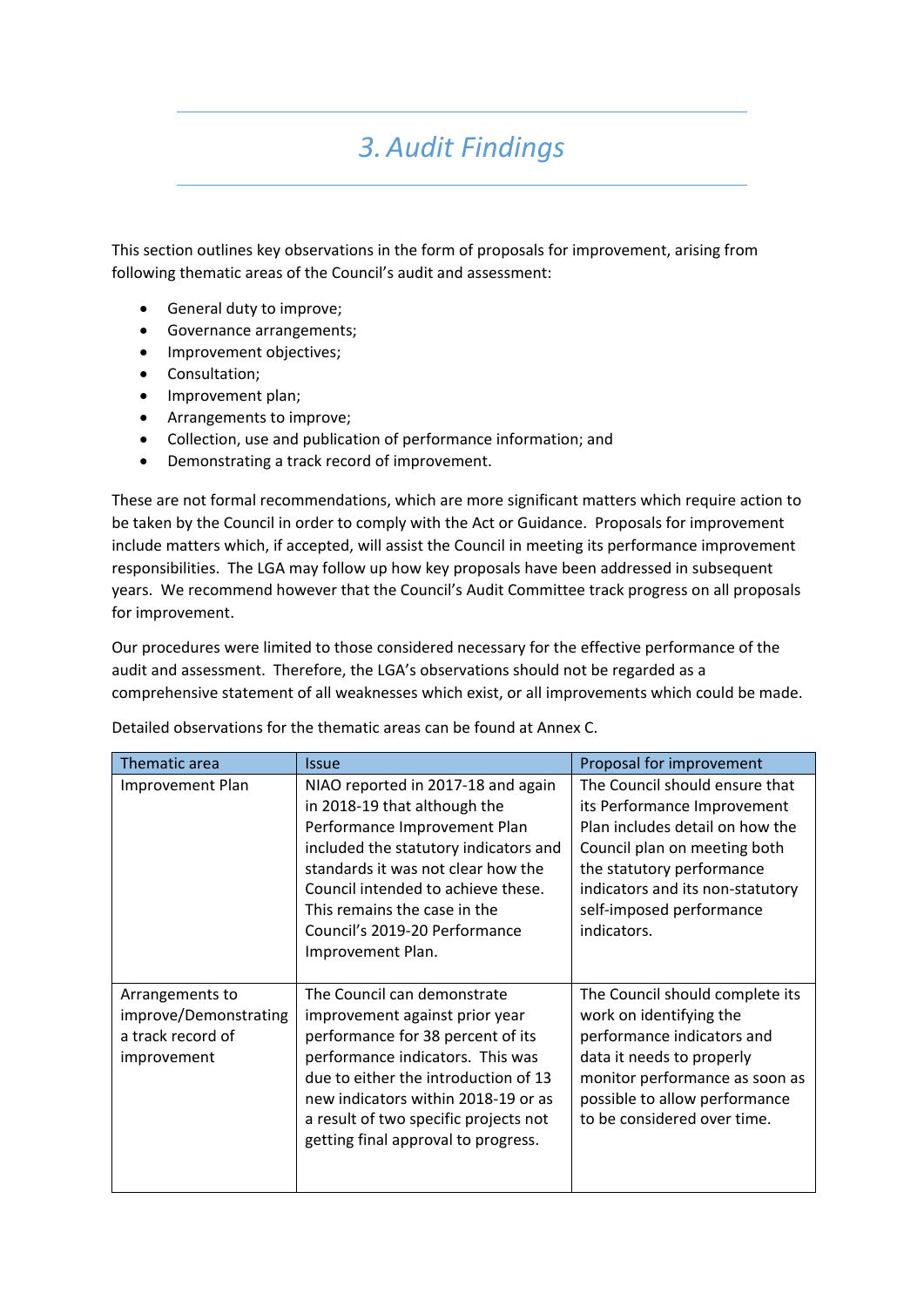| Thematic area | <b>Issue</b>                                                                                                                                                                                                                                 | Proposal for improvement |
|---------------|----------------------------------------------------------------------------------------------------------------------------------------------------------------------------------------------------------------------------------------------|--------------------------|
|               | A further 11 new indicators have<br>been introduced for 2019-20 for<br>which there will be no baseline<br>performance indicator.                                                                                                             |                          |
|               | The annual introduction of new<br>performance indicators makes it<br>difficult to assess performance over<br>an extended period of time and for<br>residents to ascertain whether the<br>Council is demonstrating continuous<br>improvement. |                          |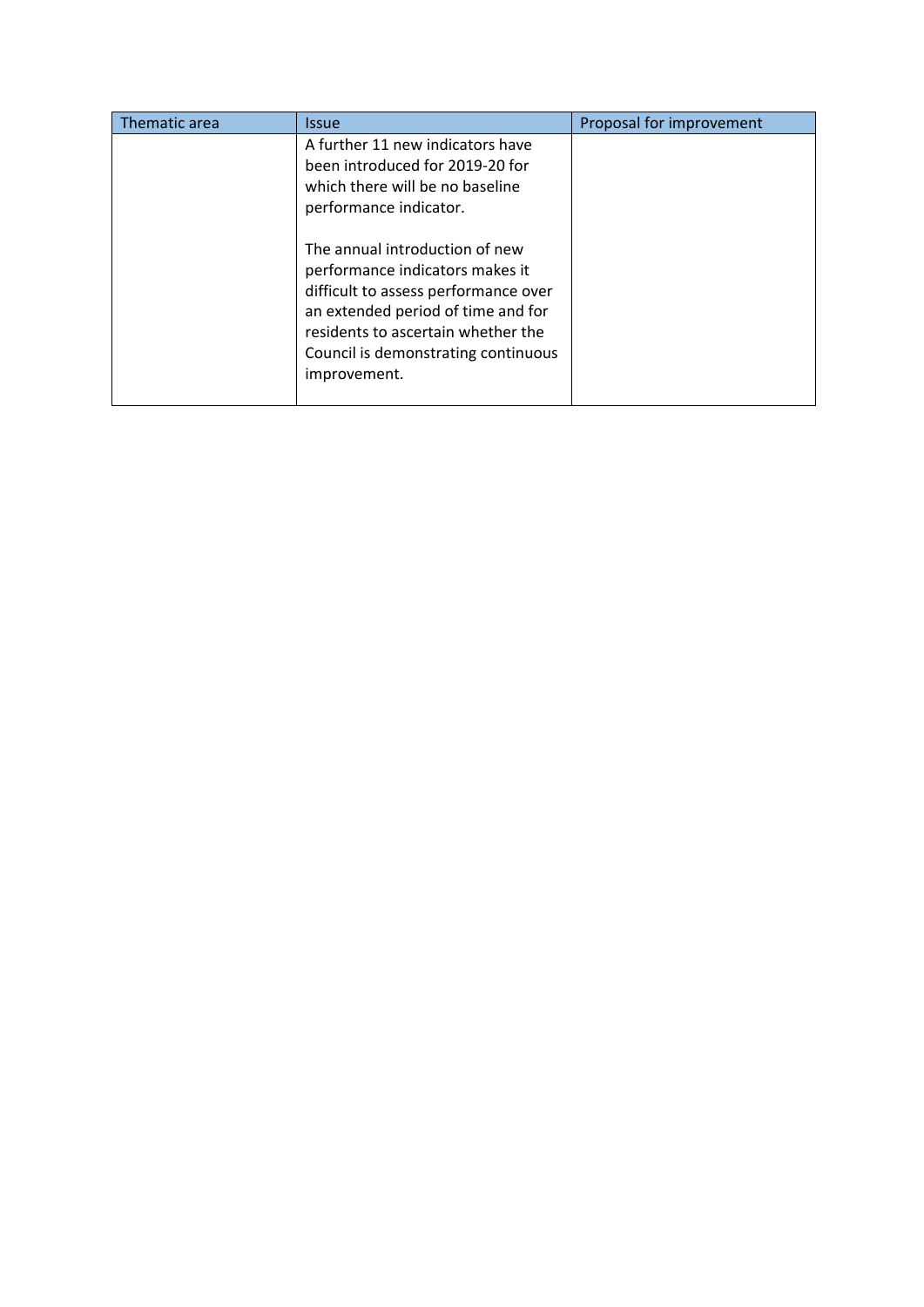# *4.Annexes*

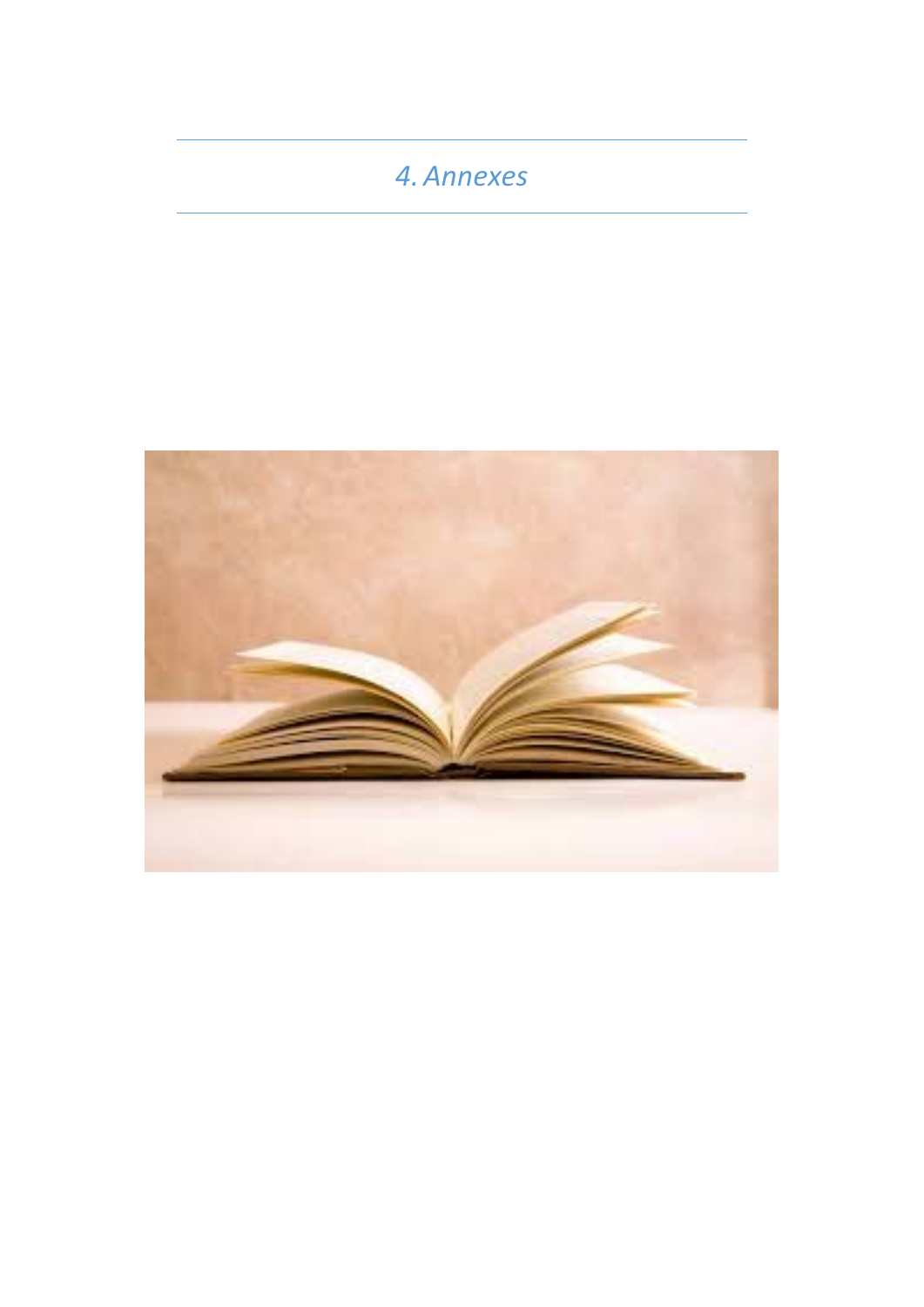# Annex A – Audit and Assessment Certificate

### **Audit and assessment of Ards and North Down Borough Council's performance improvement arrangements**

### **Certificate of Compliance**

I certify that I have audited Ards and North Down Borough Council's (the Council) assessment of its performance for 2018‐19 and its improvement plan for 2019‐20 in accordance with section 93 of the Local Government Act (Northern Ireland) 2014 (the Act) and the Code of Audit Practice for local government bodies.

I also certify that I have performed an improvement assessment for 2019‐20 at the Council in accordance with Section 94 of the Act and the Code of Audit Practice.

This is a report to comply with the requirement of section 95(2) of the Act.

### **Respective responsibilities of the Council and the Local Government Auditor**

Under the Act, the Council has a general duty to make arrangements to secure continuous improvement in the exercise of its functions and to set improvement objectives for each financial year. The Council is required to gather information to assess improvements in its services and to issue a report annually on its performance against indicators and standards which it has set itself or which have been set for it by Government departments.

The Act requires the Council to publish a self‐assessment before 30 September in the financial year following that to which the information relates, or by any other such date as the Department for Communities (the Department) may specify by order. The Act also requires that the Council has regard to any guidance issued by the Department in publishing its assessment.

As the Council's auditor, I am required by the Act to determine and report each year on whether:

- The Council has discharged its duties in relation to improvement planning, published the required improvement information and the extent to which the Council has acted in accordance with the Department's guidance in relation to those duties; and
- The Council is likely to comply with the requirements of Part 12 of the Act.

#### **Scope of the audit and assessment**

For the audit I am not required to form a view on the completeness or accuracy of information or whether the improvement plan published by the Council can be achieved. My audits of the Council's improvement plan and assessment of performance, therefore, comprised a review of the Council's publications to ascertain whether they included elements prescribed in legislation. I also assessed whether the arrangements for publishing the documents complied with the requirements of the legislation, and that the Council had regard to statutory guidance in preparing and publishing them.

For the improvement assessment I am required to form a view on whether the Council is likely to comply with the requirements of Part 12 of the Act, informed by:

 A forward looking assessment of the Council's likelihood to comply with its duty to make arrangements to secure continuous improvement; and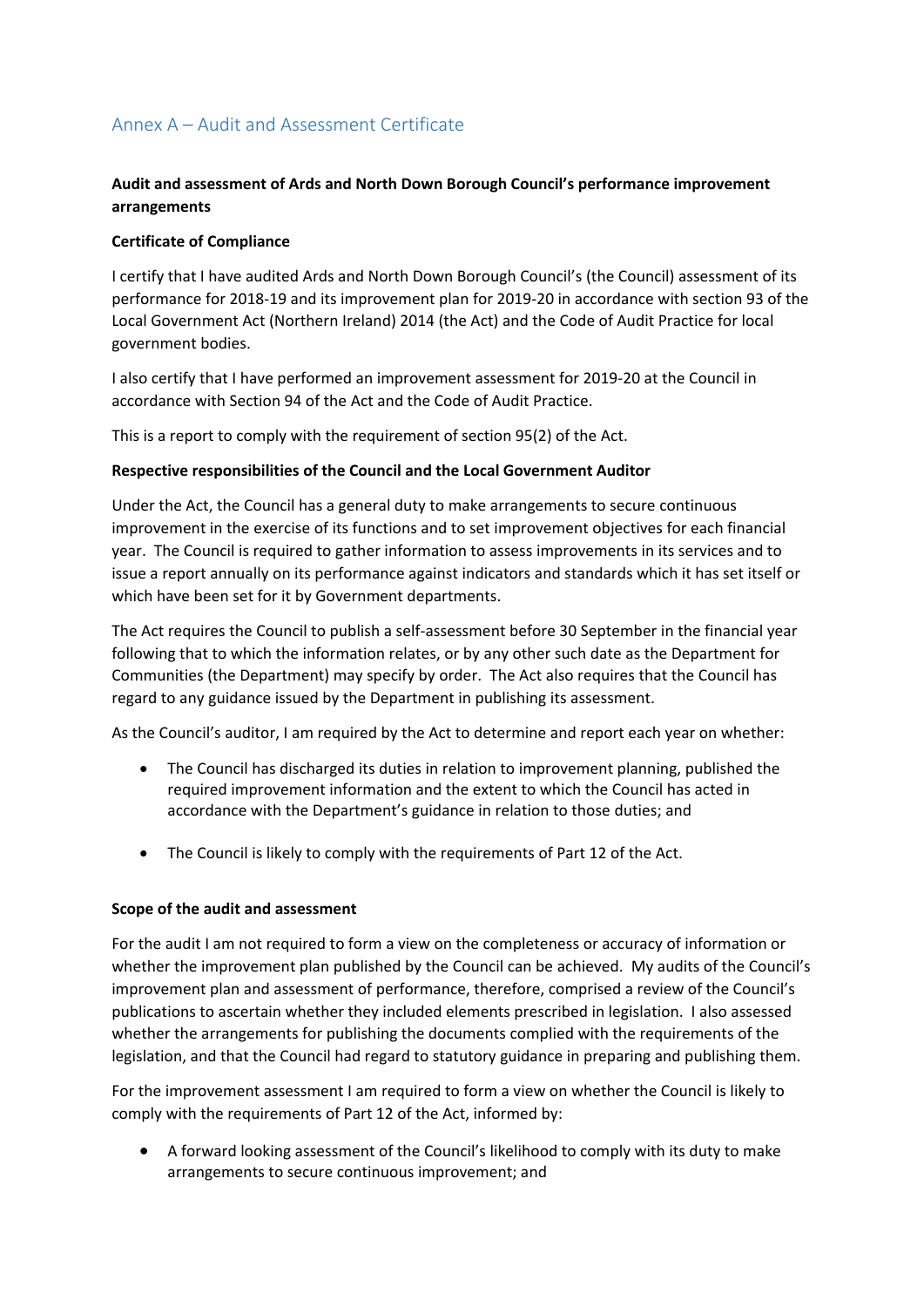A retrospective assessment of whether the Council has achieved its planned improvements to inform a view as to its track record of improvement.

My assessment of the Council's improvement responsibilities and arrangements, therefore, comprised a review of certain improvement arrangements within the Council, along with information gathered from my improvement audit.

The work I have carried out in order to report and make recommendations in accordance with sections 93 to 95 of the Act cannot solely be relied upon to identify all weaknesses or opportunities for improvement.

#### **Audit opinion**

#### **Improvement planning and publication of improvement information**

As a result of my audit, I believe the Council has discharged its duties in connection with (1) improvement planning and (2) publication of improvement information in accordance with section 92 of the Act and has acted in accordance with the Department for Communities' guidance sufficiently.

#### **Improvement assessment**

As a result of my assessment, I believe the Council has discharged its duties under Part 12 of the Act and has acted in accordance with the Department for Communities' guidance sufficiently.

The 2019-20 year was the fourth in which councils were required to implement the performance improvement framework. The Council's arrangements to secure continuous improvement, should by now be well embedded. Whilst the Council continues to strengthen these arrangements, it nonetheless delivered some measurable improvements to its services in 2018‐19 and has demonstrated a track record of ongoing improvement. In my opinion I believe that the Council is likely to comply with Part 12 of the Act during 2019‐20.

I have not conducted an assessment to determine whether the Council is likely to comply with the requirements of Part 12 of the Act in subsequent years. I will keep the need for this under review as arrangements become more fully established.

### **Other matters**

I have no recommendations to make under section 95(2) of the Local Government (Northern Ireland) Act 2014.

I am not minded to carry out a special inspection under section 95(2) of the Act.

PAMELA McCREEDY Local Government Auditor Northern Ireland Audit Office 106 University Street Belfast BT7 1EU

28 November 2019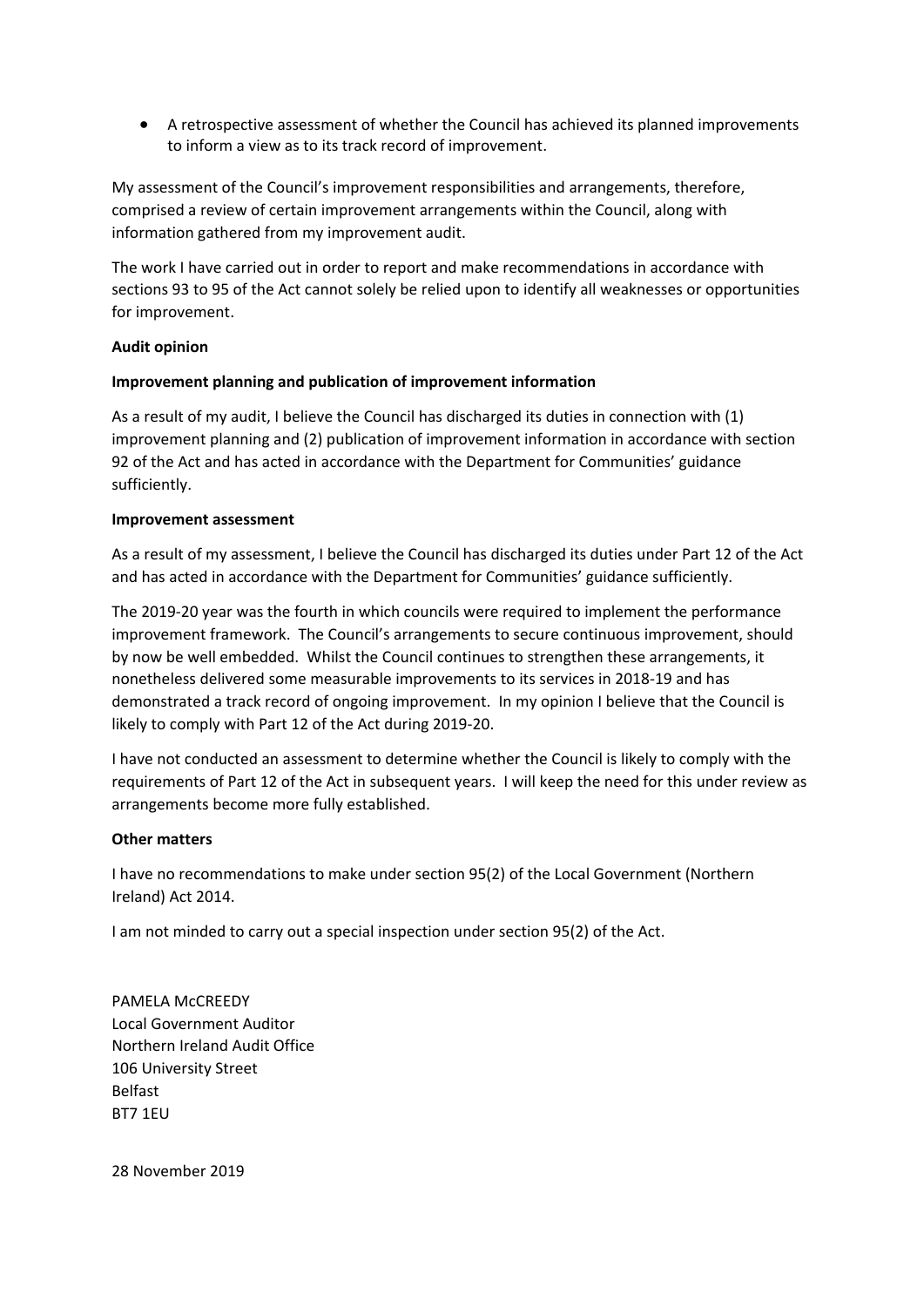# Annex B – Follow up of implementation of key prior year proposals for improvement

| Year of                        | Reference                      | Proposal for improvement                                                 | Action taken by Council | <b>Status</b> |
|--------------------------------|--------------------------------|--------------------------------------------------------------------------|-------------------------|---------------|
| report                         |                                |                                                                          |                         |               |
| <b>General Duty to Improve</b> |                                |                                                                          |                         |               |
| 2017-18                        | GD1/2018                       | The Council should continue the development                              |                         | Implemented   |
|                                |                                | of its performance management system to                                  |                         |               |
|                                |                                | achieve the best measurement of all its                                  |                         |               |
|                                |                                | functions<br>and<br>services,<br>to<br>ensure                            |                         |               |
|                                |                                | identification of those areas which would                                |                         |               |
|                                |                                | benefit most from improvement.                                           |                         |               |
| 2017-18                        | GD2/2018                       | The Council should ensure that the process                               |                         | Implemented   |
|                                |                                | through which functions are prioritised and                              |                         |               |
|                                |                                | selected for improvement forms the basis for                             |                         |               |
|                                |                                | objective-setting in a 'bottom up' approach.                             |                         |               |
|                                |                                | This should provide a better link between                                |                         |               |
|                                |                                | objective and actions, help to improve                                   |                         |               |
|                                |                                | transparency, and help with the measurement                              |                         |               |
|                                |                                | of the objective outcomes.                                               |                         |               |
| 2017-18                        | GD3/2018                       | The Council should ensure that performance                               |                         | Implemented   |
|                                |                                | framework documentation is updated in line                               |                         |               |
|                                |                                | with documented procedures and that                                      |                         |               |
|                                |                                | evidence of review is recorded (even where<br>no changes have occurred). |                         |               |
|                                | <b>Governance Arrangements</b> |                                                                          |                         |               |
| 2016-17                        | GA5/2017                       | The Audit Committee should consider the                                  |                         | Implemented   |
|                                |                                | benefit of using internal audit, where                                   |                         |               |
|                                |                                | required, to provide it with future assurance                            |                         |               |
|                                |                                | on the integrity and operation of the Council's                          |                         |               |
|                                |                                | performance framework and identify areas                                 |                         |               |
|                                |                                | for improvement.                                                         |                         |               |
|                                |                                |                                                                          |                         |               |
|                                |                                |                                                                          |                         |               |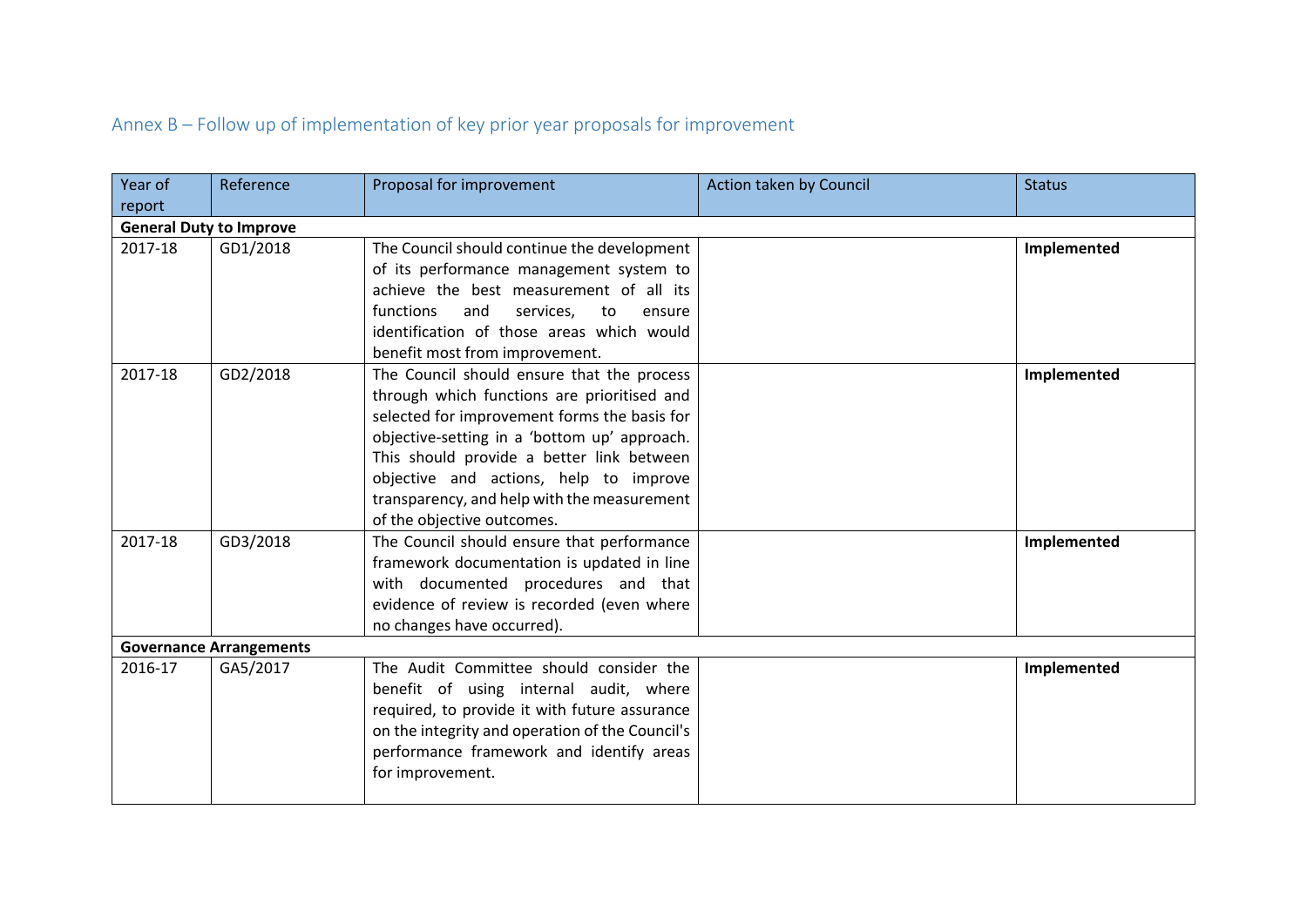| Year of                       | Reference                      | Proposal for improvement                                                                                                                                                                                                                        | Action taken by Council                                                                                                                                                                                                                                                                                                                                                                                                                                                                                                                                                                                 | <b>Status</b> |
|-------------------------------|--------------------------------|-------------------------------------------------------------------------------------------------------------------------------------------------------------------------------------------------------------------------------------------------|---------------------------------------------------------------------------------------------------------------------------------------------------------------------------------------------------------------------------------------------------------------------------------------------------------------------------------------------------------------------------------------------------------------------------------------------------------------------------------------------------------------------------------------------------------------------------------------------------------|---------------|
| report                        | <b>Arrangements to Improve</b> |                                                                                                                                                                                                                                                 |                                                                                                                                                                                                                                                                                                                                                                                                                                                                                                                                                                                                         |               |
| 2018-19                       | AI1/2019                       | Where possible the Council should report<br>performance over several years. The Council<br>monitors over 300 Key Performance<br>Indicators (KPIs) which provide a rich source of<br>information, with data extending over a<br>number of years. | The Council's Annual Self-Assessment<br>report now provides baseline data from<br>previous years where available, although<br>new indicators continue to be introduced.<br>In these cases comparisons cannot be made<br>as prior year baseline data is not yet<br>available.<br>The Council continues to monitor in excess of<br>300 KPIs. Only some of this data is published<br>by Council but all is reviewed as part of the<br>Service Planning process. More performance<br>information was recently published online <sup>1</sup><br>however this is separate from the self<br>assessment report. | In progress   |
| 2018-19                       | AI2/2019                       | Where objectives are wide ranging or<br>dependant on other targets being met it<br>would be appropriate to break the objective<br>down into smaller units and to set interim<br>targets and milestones to measure progress.                     |                                                                                                                                                                                                                                                                                                                                                                                                                                                                                                                                                                                                         | Implemented   |
| <b>Improvement Objectives</b> |                                |                                                                                                                                                                                                                                                 |                                                                                                                                                                                                                                                                                                                                                                                                                                                                                                                                                                                                         |               |
| 2016-17                       | 101/2017                       | Going<br>forward,<br>that<br>each<br>ensure<br>improvement objective is<br>focused<br>on on<br>outcomes for citizens in relation to improved                                                                                                    | The<br>Council set four<br>improvement<br>objectives within its 2019-20 Performance<br>Improvement Plan.                                                                                                                                                                                                                                                                                                                                                                                                                                                                                                | In Progress   |

<sup>1</sup> https://www.ardsandnorthdown.gov.uk/resident/performance/how‐we‐are‐performing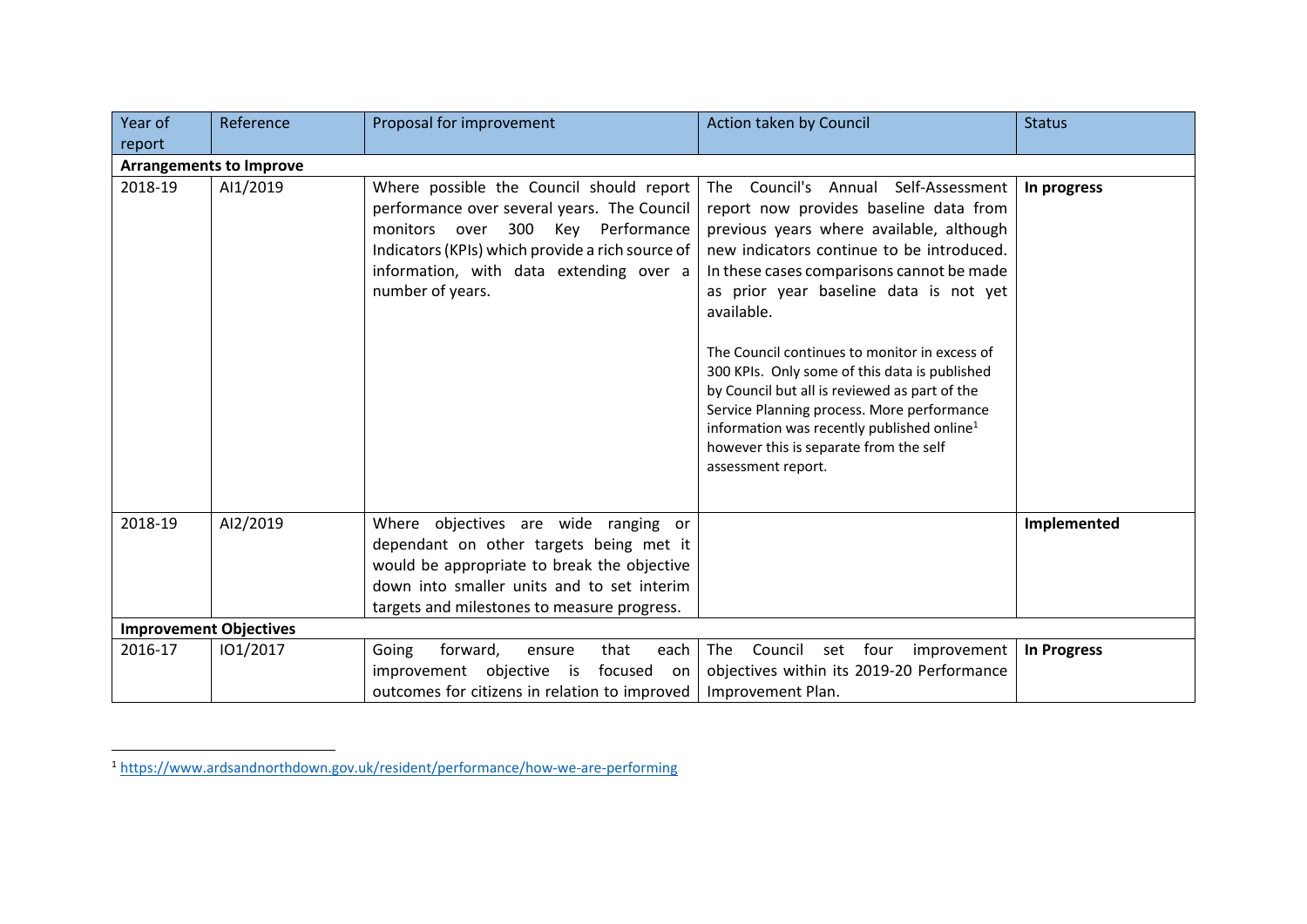| Year of | Reference | Proposal for improvement                                                                                                                                                                                                                                                                                                                                                                                                                                    | Action taken by Council                                                                                                                                                                                                                                                                                                                                                                                                                                                                                                                                                                                                                                           | <b>Status</b> |
|---------|-----------|-------------------------------------------------------------------------------------------------------------------------------------------------------------------------------------------------------------------------------------------------------------------------------------------------------------------------------------------------------------------------------------------------------------------------------------------------------------|-------------------------------------------------------------------------------------------------------------------------------------------------------------------------------------------------------------------------------------------------------------------------------------------------------------------------------------------------------------------------------------------------------------------------------------------------------------------------------------------------------------------------------------------------------------------------------------------------------------------------------------------------------------------|---------------|
| report  |           |                                                                                                                                                                                                                                                                                                                                                                                                                                                             |                                                                                                                                                                                                                                                                                                                                                                                                                                                                                                                                                                                                                                                                   |               |
|         |           | functions and/or services rather than focusing<br>primarily on achieving corporate efficiencies.                                                                                                                                                                                                                                                                                                                                                            | If delivered effectively, three of the four<br>current year objectives can demonstrate<br>direct benefit to citizens. The<br>fourth<br>"Improve efficiency and<br>objective -<br>transparency", is set at a very high level,<br>and, with the exception of the final action<br>regarding Resident Panel pilots, is unclear<br>how citizens will benefit.<br>The associated actions and outcomes<br>within<br>the<br>Performance<br>included<br>Improvement Plan focus more on providing<br>corporate efficiencies such as the<br>implementation of new Council IT systems<br>and more timely publication of Council<br>performance data on the Council's website. |               |
| 2016-17 | 103/2017  | that<br>improvement<br>Ensure<br>can<br>be<br>demonstrated and, where possible, measured<br>through the use of meaningful performance<br>indicators and data collection and/or other<br>qualitative methods. These indicators should<br>not just concentrate around, nor be limited to,<br>the statutory indicators and standards<br>imposed by central government.<br>Where<br>possible and relevant, the Council should use<br>baseline performance data. | The Council's four improvement objectives<br>for 2019-20 include a wide range of<br>meaningful indicators and are not limited to<br>statutory indicators The Council has now<br>included baseline data from previous years,<br>for eight of its 19 indicators. This will allow<br>demonstration of future improvement.<br>A number of new indicators have been<br>adopted for the current year and therefore<br>previous baseline data is not available.                                                                                                                                                                                                          | In progress   |
| 2017-18 | 101/2018  | The Council should link the improvement<br>objectives more closely to the identified                                                                                                                                                                                                                                                                                                                                                                        | The Council's service planning process was<br>revised during 2018-19. It was designed to                                                                                                                                                                                                                                                                                                                                                                                                                                                                                                                                                                          | In progress   |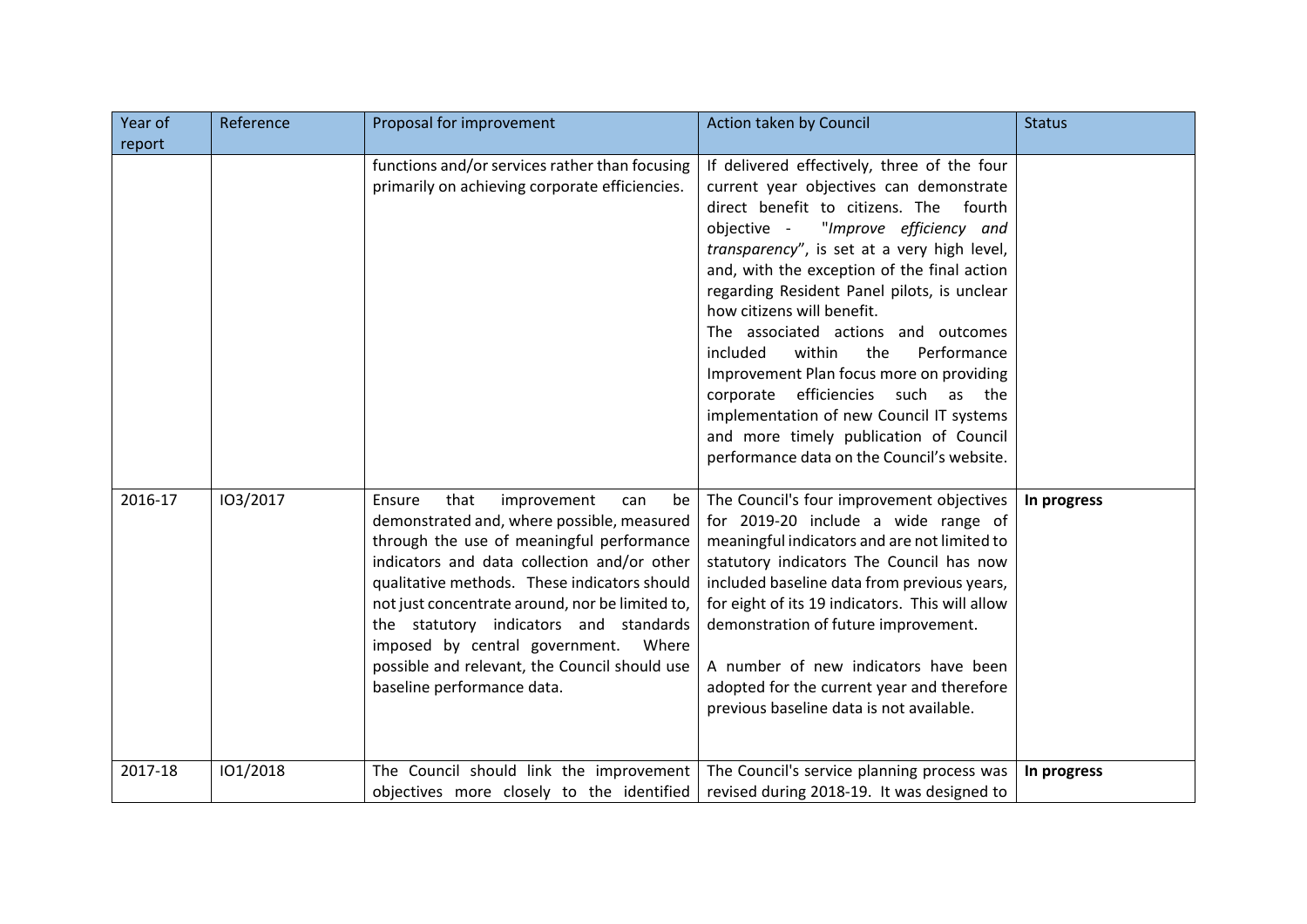| Year of | Reference | Proposal for improvement                    | Action taken by Council                                                       | <b>Status</b> |
|---------|-----------|---------------------------------------------|-------------------------------------------------------------------------------|---------------|
| report  |           |                                             |                                                                               |               |
|         |           | actions, keeping in mind the intended       | assist officers in identifying performance                                    |               |
|         |           | A bottom-up approach to<br>outcomes.        | improvement initiatives at an early stage, to                                 |               |
|         |           | objective setting may help the Council to   | clearly link them through the Corporate and                                   |               |
|         |           | avoid improvement objectives that are too   | Community Plans and to identify the                                           |               |
|         |           | broad and open-ended. It should also narrow | outcome of the initiative and what                                            |               |
|         |           | the gap in the Council's ability to clearly | difference it will make to stakeholders.                                      |               |
|         |           | demonstrate the impact on the outcomes for  |                                                                               |               |
|         |           | citizens.                                   | The service planning process was also                                         |               |
|         |           |                                             | combined with the budget planning process                                     |               |
|         |           |                                             | to ensure that appropriate financial                                          |               |
|         |           |                                             | resources were being allocated to both                                        |               |
|         |           |                                             | business as usual and performance                                             |               |
|         |           |                                             | initiatives.                                                                  |               |
|         |           |                                             |                                                                               |               |
|         |           |                                             | The Council's Performance Improvement<br>Plan outlines the Strategic Planning |               |
|         |           |                                             | timetable and outlines when, and how                                          |               |
|         |           |                                             | performance improvement initiatives were                                      |               |
|         |           |                                             | discussed with various stakeholders such                                      |               |
|         |           |                                             | as; residents, Elected Members and Heads                                      |               |
|         |           |                                             | of Service.                                                                   |               |
|         |           |                                             |                                                                               |               |
|         |           |                                             | The Council established four improvement                                      |               |
|         |           |                                             | objectives within its 2019-20 Performance                                     |               |
|         |           |                                             | Improvement Plan. If delivered effectively,                                   |               |
|         |           |                                             | three of the four current year objectives                                     |               |
|         |           |                                             | can demonstrate direct benefit to citizens.                                   |               |
|         |           |                                             | The fourth -"Improve efficiency and                                           |               |
|         |           |                                             | transparency", it is set at a very high level,                                |               |
|         |           |                                             | and it is unclear how citizens will benefit                                   |               |
|         |           |                                             | directly.                                                                     |               |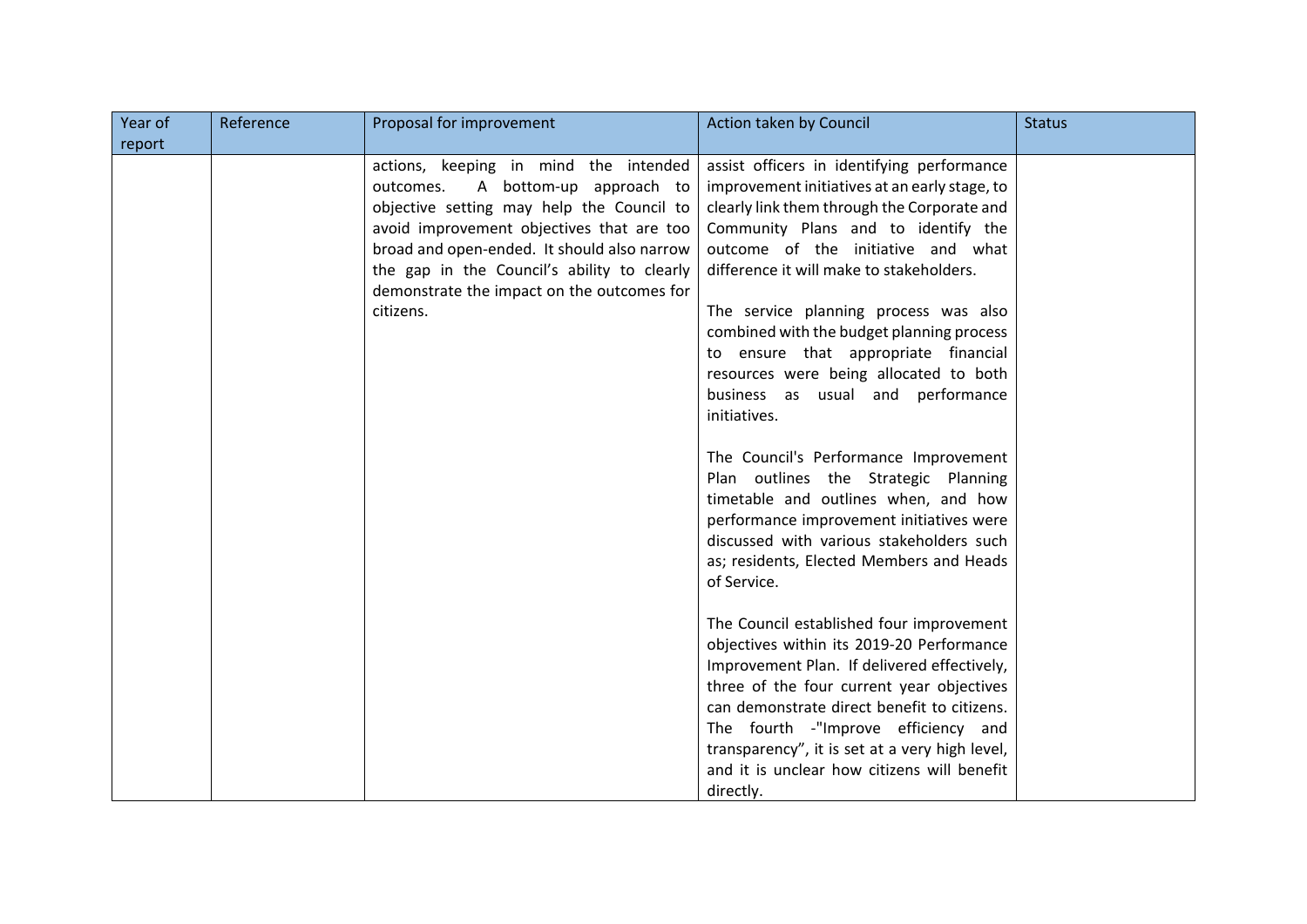| Year of | Reference | Proposal for improvement                                                                                                                                                                                                                                                                                                          | Action taken by Council                                                                                                                                                                                                                                                                                 | <b>Status</b>   |
|---------|-----------|-----------------------------------------------------------------------------------------------------------------------------------------------------------------------------------------------------------------------------------------------------------------------------------------------------------------------------------|---------------------------------------------------------------------------------------------------------------------------------------------------------------------------------------------------------------------------------------------------------------------------------------------------------|-----------------|
| report  |           |                                                                                                                                                                                                                                                                                                                                   |                                                                                                                                                                                                                                                                                                         |                 |
|         |           |                                                                                                                                                                                                                                                                                                                                   | The associated actions and indicators<br>within<br>the<br>Performance<br>included<br>Improvement Plan focus more on providing<br>corporate efficiencies such as the<br>implementation of new Council IT systems<br>and more timely publication of Council<br>performance data on the Council's website. |                 |
| 2017-18 | 102/2018  | The Council should ensure that underlying<br>projects are more focused on outcomes or<br>that the collective outputs contribute to an<br>evidence-based outcome at the objective<br>level. The outcome(s) should always be<br>clearly stated so that citizens can understand<br>how they will benefit.                            | See comments above at IO1/2018 and<br>101/2017                                                                                                                                                                                                                                                          | Not implemented |
| 2017-18 | 103/2018  | Where possible and relevant, the Council<br>should<br>baseline<br>use<br>performance<br>data/information (and set standards which it<br>hopes to achieve) against which future<br>improvement can be demonstrated.                                                                                                                |                                                                                                                                                                                                                                                                                                         | Implemented     |
|         |           | Collection, use and publication of performance information                                                                                                                                                                                                                                                                        |                                                                                                                                                                                                                                                                                                         |                 |
| 2017-18 | CUP1/2018 | In addition to the local indicators and<br>standards<br>relating<br>specifically<br>to<br>improvement objectives, the Council should<br>select a range of local indicators and<br>standards to enable it to measure and monitor<br>improvement across its full range of functions,<br>as part of its general duty arrangements to | The Council's Annual Self-Assessment<br>report provides performance results<br>against the indicators linked directly to the<br>Council's:<br>improvement<br>objectives;<br>statutory indicators; and self-imposed<br>indicators.                                                                       | In progress     |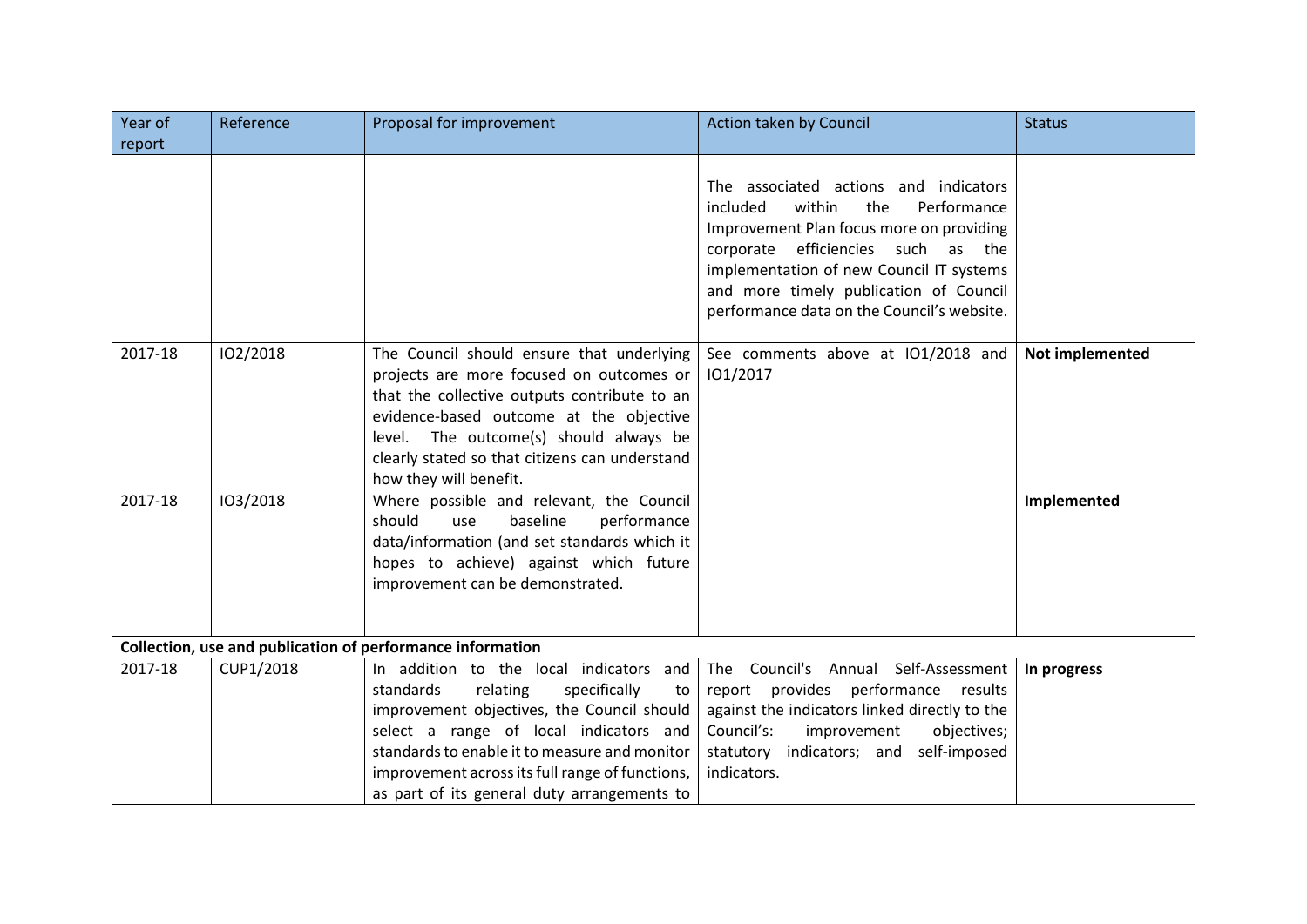| Year of | Reference | Proposal for improvement                                                                                                                                                                                                                                                                                                                                                                                                                                                 | Action taken by Council                                                                                                                                                                                                                                                                                                                                                                                                                                                                                                                                                                                                                                                                                                                                                                                                                                                                                           | <b>Status</b> |
|---------|-----------|--------------------------------------------------------------------------------------------------------------------------------------------------------------------------------------------------------------------------------------------------------------------------------------------------------------------------------------------------------------------------------------------------------------------------------------------------------------------------|-------------------------------------------------------------------------------------------------------------------------------------------------------------------------------------------------------------------------------------------------------------------------------------------------------------------------------------------------------------------------------------------------------------------------------------------------------------------------------------------------------------------------------------------------------------------------------------------------------------------------------------------------------------------------------------------------------------------------------------------------------------------------------------------------------------------------------------------------------------------------------------------------------------------|---------------|
| report  |           |                                                                                                                                                                                                                                                                                                                                                                                                                                                                          |                                                                                                                                                                                                                                                                                                                                                                                                                                                                                                                                                                                                                                                                                                                                                                                                                                                                                                                   |               |
|         |           | This information<br>continuously improve.<br>should be included in the<br>published<br>Performance Improvement Plan and Annual<br>Self-Assessment Report and provide year on<br>year comparisons. The Council should<br>continue working with other councils and the<br>Department to agree a suite of self-imposed<br>indicators and standards. This will enable<br>meaningful comparisons to be made and be<br>published in line with its statutory<br>responsibility. | A sub-group of SOLACE's performance<br>improvement working group has produced<br>a paper on the way forward to establish a<br>regional performance framework<br>(benchmark framework). The approach will<br>be agreed with the Department of<br>Communities. A meeting of the sub-group<br>discussed the issue in November 2019.<br>Some progress has been made in the<br>current year following advice from the<br>Department of Communities that councils<br>should benchmark at least two self-<br>imposed indicators relating to the general<br>duty to improve in addition to<br>benchmarking the statutory indicators. The<br>Council has benchmarked these indicators<br>against the other councils within the<br>annual assessment report 2018-19. We<br>expect that further progress by all councils<br>will be necessary in the coming year to<br>allow a broader range of functions to be<br>compared. |               |
| 2017-18 | CUP2/2018 | Self-assessment reports must clearly set out a<br>section on performance in relation to its<br>general duty to improve as required under the<br>legislation.                                                                                                                                                                                                                                                                                                             |                                                                                                                                                                                                                                                                                                                                                                                                                                                                                                                                                                                                                                                                                                                                                                                                                                                                                                                   | Implemented   |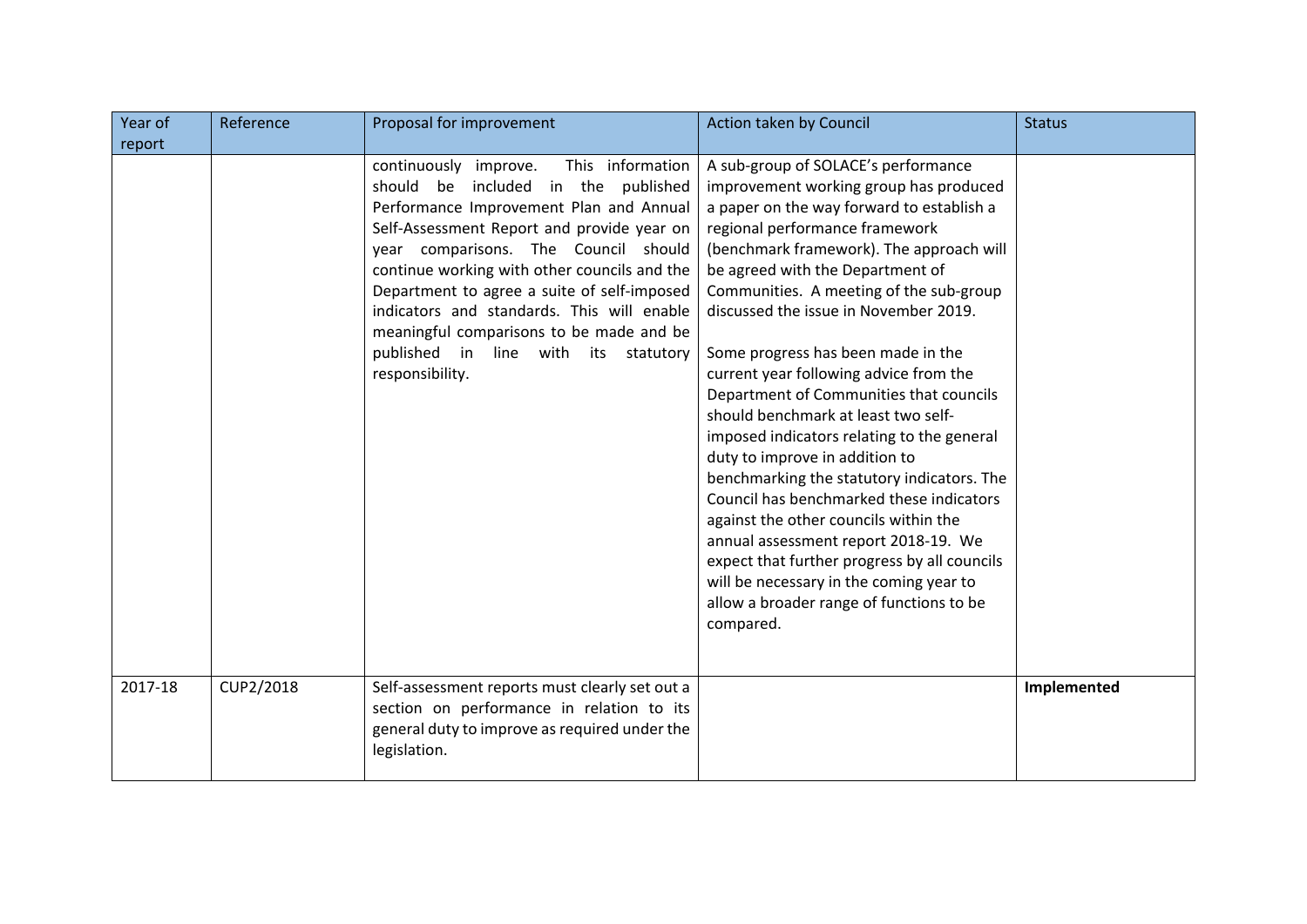| Year of | Reference | Proposal for improvement                        | Action taken by Council | <b>Status</b> |
|---------|-----------|-------------------------------------------------|-------------------------|---------------|
| report  |           |                                                 |                         |               |
| 2017-18 | CUP3/2018 | Self-assessments should not focus solely on     |                         | Implemented   |
|         |           | the underlying projects but also include an $ $ |                         |               |
|         |           | assessment of the Council's progress in         |                         |               |
|         |           | delivering its improvement objectives.          |                         |               |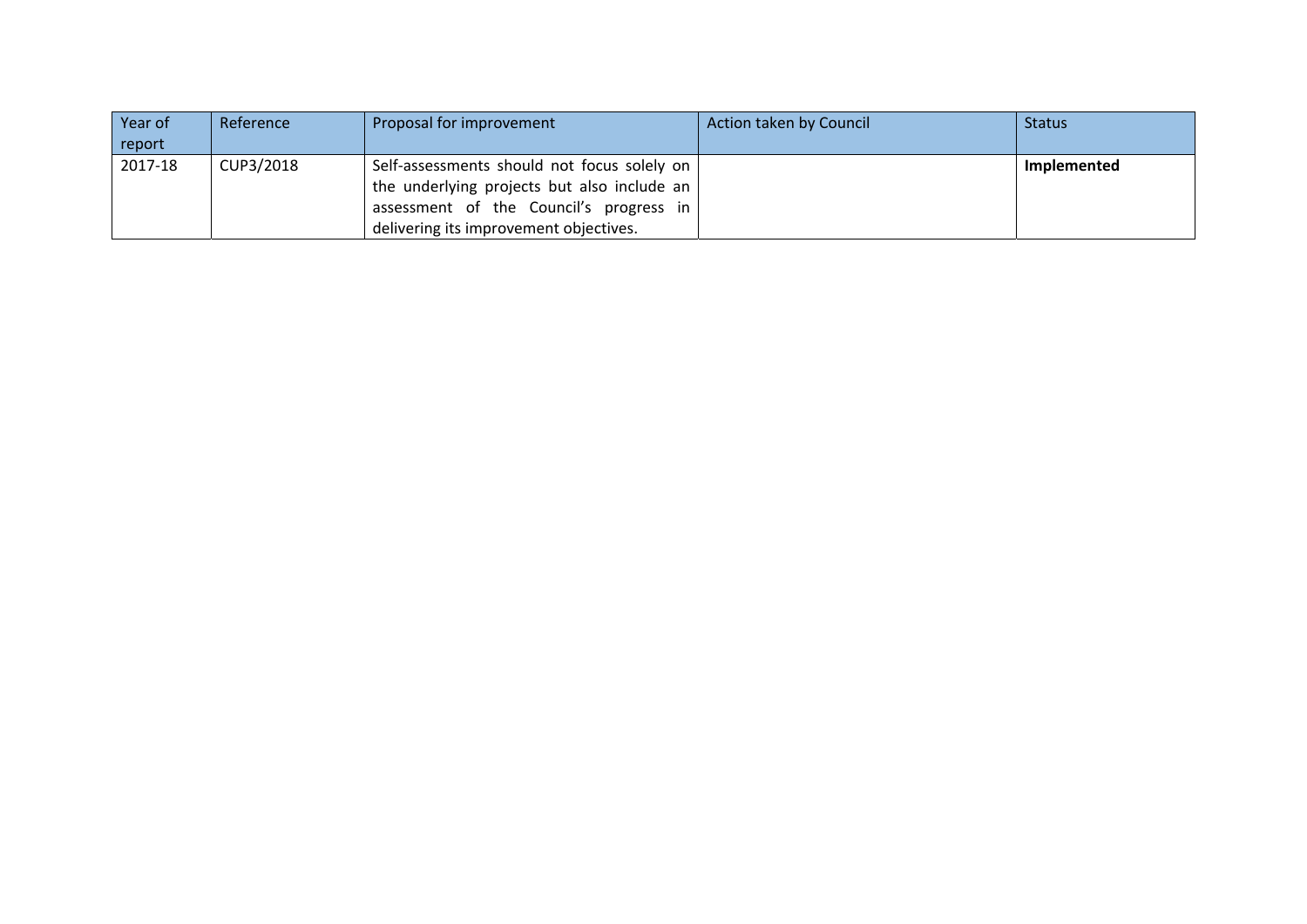### Annex C – Detailed observations

| Thematic area           | <b>Observations</b>                                                                                                                                                                                                                                                                                                                                                                                                                                                                                                                             |
|-------------------------|-------------------------------------------------------------------------------------------------------------------------------------------------------------------------------------------------------------------------------------------------------------------------------------------------------------------------------------------------------------------------------------------------------------------------------------------------------------------------------------------------------------------------------------------------|
| General duty to improve | The Council has in place arrangements to secure continuous improvement in the exercise of its functions.                                                                                                                                                                                                                                                                                                                                                                                                                                        |
|                         | The Council's Service Planning process was revised during 2018-19 in order to assist officers in identifying performance<br>improvement initiatives at an earlier stage, to clearly link those initiatives to the Corporate and Community Plans and to<br>identify expected outcomes and what difference it might make. The revised Service Planning process was combined with<br>the Council's budget planning process to ensure that appropriate financial resources were allocated to both business as<br>usual and performance initiatives. |
|                         | There is clear evidence that the Council has aligned the Performance Improvement Objectives to The Big Plan 2017-32 (the<br>Council's Community Plan) and also to the Council Corporate Plan 2015-20. Both of these documents set the longer term<br>corporate and performance expectations for the Council and these documents are clearly referred to in the Performance<br>Improvement Plan and easily accessible from the Council's website.                                                                                                |
|                         | The Council's Annual Self-Assessment report now includes a section titled "Discharging the general duty to secure<br>continuous improvement in 2018-19" and provides the information required in this regard. It also provides detailed<br>analysis on how it performed against each of its 2018-19 objectives. An aggregated RAG status is used to show the results<br>of each individual improvement objective at a high level.                                                                                                               |
|                         | Issues identified and any planned improvements are included throughout the report. Within the "overall assessment of<br>progress at year end" section, the Council has included details on where things went well and where things could be<br>improved going forward.                                                                                                                                                                                                                                                                          |
| Governance arrangements | The Council has adequate governance and scrutiny arrangements for performance improvement and those arrangements<br>are operating effectively. Incorporating a data validation exercise into the internal audit of performance improvement<br>would further strengthen the arrangements.                                                                                                                                                                                                                                                        |
|                         |                                                                                                                                                                                                                                                                                                                                                                                                                                                                                                                                                 |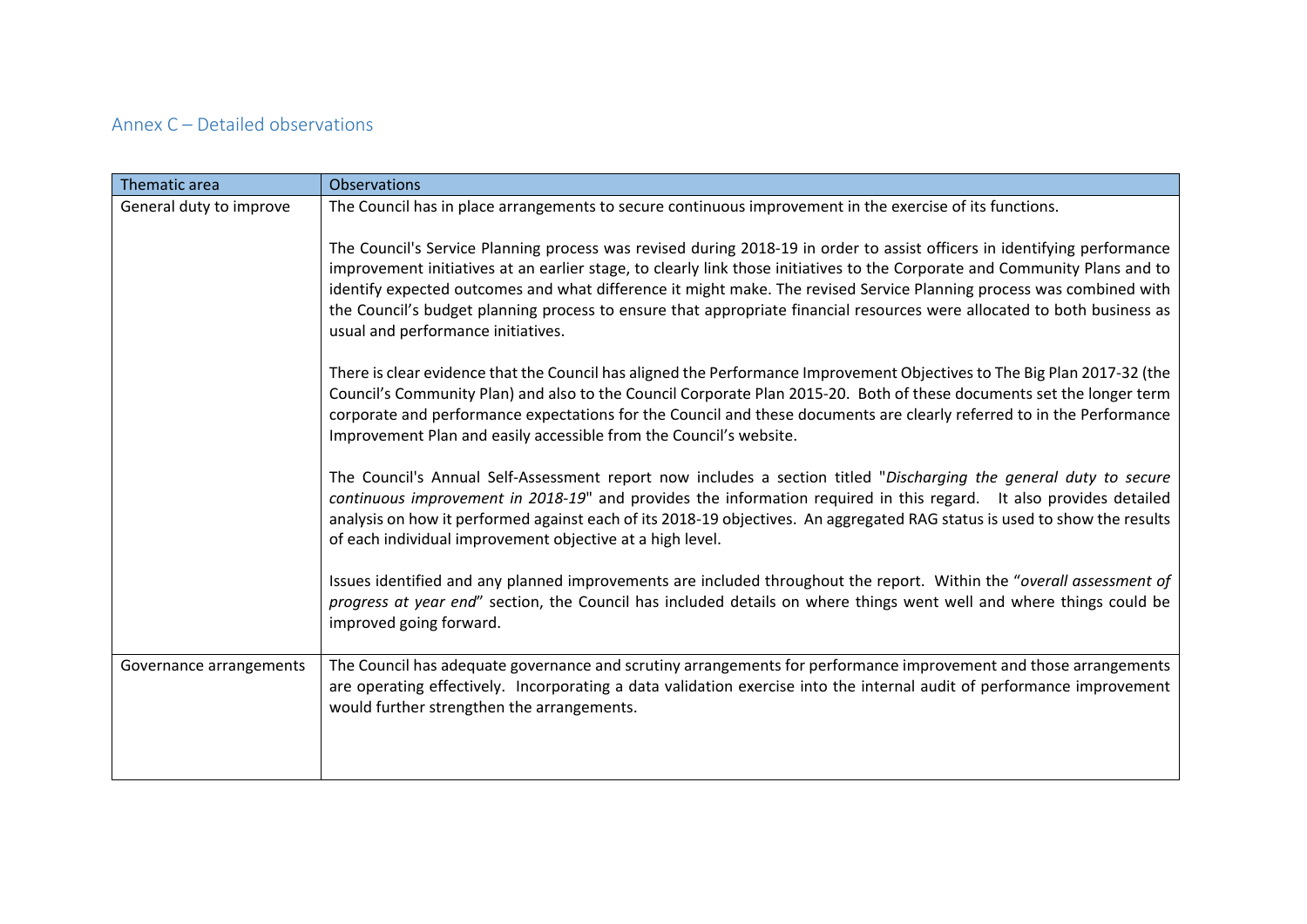|                        | The Council has established a range of governance arrangements to assist it in the delivery of its Performance Improvement<br>Plan. It has a dedicated Performance Improvement Unit (PIU) with a Performance Improvement Manager and three full<br>time Performance Improvement Officers. The PIU is overseen by the Council's Head of Strategic Transformation and<br>Performance who reports to the Council's Director of Finance and Performance.                                                                                                                                                                                                                  |
|------------------------|-----------------------------------------------------------------------------------------------------------------------------------------------------------------------------------------------------------------------------------------------------------------------------------------------------------------------------------------------------------------------------------------------------------------------------------------------------------------------------------------------------------------------------------------------------------------------------------------------------------------------------------------------------------------------|
|                        | The Council amended the Terms of Reference for the Audit Committee during 2018 so that the Performance Improvement<br>Plan would be brought to each meeting and that going forward, the Committee would have responsibility for monitoring<br>progress in respect of the Council's progress. These review and reporting practices are now embedded within the Council's<br>arrangements.                                                                                                                                                                                                                                                                              |
|                        | Performance reports from each of the Council's Service Areas (i.e. planning, leisure, waste) are brought before the<br>Council's Standing Committees on a quarterly basis. These reports include detail on how the Council is performing against<br>individual Service Area Key Performance Indicators ("KPIs") of which there are over 300.                                                                                                                                                                                                                                                                                                                          |
|                        | The Council has now incorporated a Performance Improvement audit into the Internal Audit Plan for 2019-20 but this<br>review will focus on comparing the Council's Performance Improvement framework against good practice, as opposed to<br>any data validation.                                                                                                                                                                                                                                                                                                                                                                                                     |
| Improvement objectives | The 2019-20 improvement objectives are legitimate, clear, robust, deliverable and demonstrable. The Council's focus is<br>mainly on objectives and associated projects, outcomes and targets that are aimed at directly benefiting citizens.                                                                                                                                                                                                                                                                                                                                                                                                                          |
|                        | There is clear evidence that the Performance Improvement Objectives are linked to the Council's Corporate Plan priorities<br>and also to the associated Big Plan, the Council's Community Plan. Each Corporate Improvement Objective has associated<br>actions and outcomes, as well as a number of performance measures. A Senior Responsible Officer, who is the Director of<br>the Service Area to which the objective relates, has been assigned to manage the implementation of each objective                                                                                                                                                                   |
|                        | The 2019-20 Performance Improvement Plan contains four objectives, reduced from the seven objectives included in the<br>2018-19 Plan. Four of the 2018-19 objectives were combined to provide a better focus for improvement. The Annual Self-<br>Assessment Report provides a narrative for each of the 2018-19 objectives stating whether it has rolled forward to 2019-<br>20 or whether the objective will be monitored as a "business as usual" activity. While the rationale for the changes to the<br>2019-20 objectives from 2018-19 have been included as part of the "overall assessment of progress at year end", it is not<br>always clear to the reader. |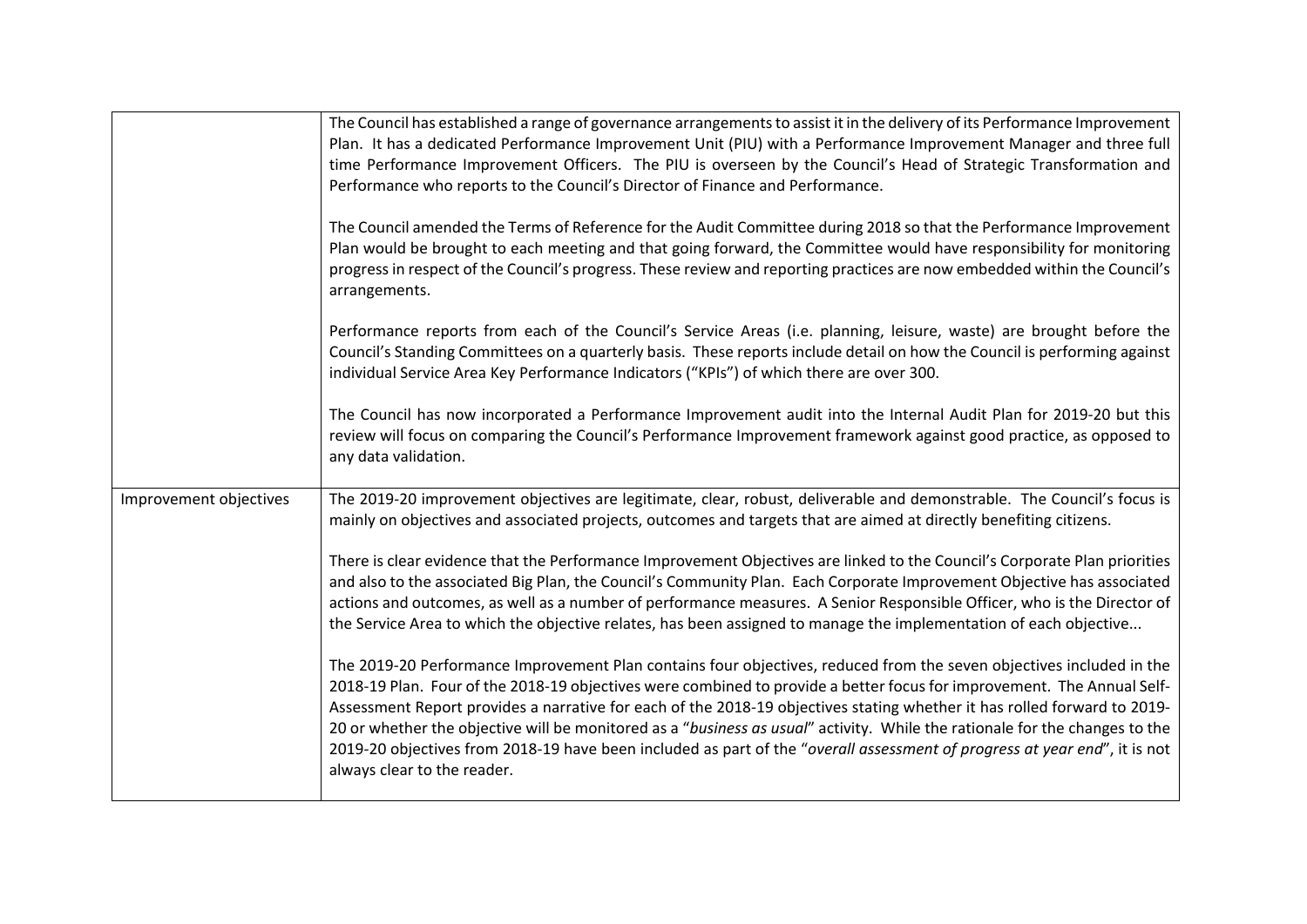|              | If delivered effectively, three of the four current year objectives and associated projects, outcomes and targets can<br>demonstrate direct benefit to citizens. These three objectives are outlined below:<br>Improve how we engage with, and support, all local communities to deliver real social benefits;<br>Improve street cleansing and recycling rates from HRC's and commercial customers; and<br>Deliver projects that will create attractive areas that people will want to live, work, visit and invest in.<br>The Council's fourth improvement objective - "Improve efficiency and transparency", is set at too high a level and in these<br>instances it is difficult to conclude how this can directly benefit citizens.<br>The associated projects, outcomes and targets included within the Performance Improvement Plan focus more on<br>providing corporate efficiencies such as the implementation of new Council IT systems and more timely publication of<br>Council performance data on the Council's website. |
|--------------|---------------------------------------------------------------------------------------------------------------------------------------------------------------------------------------------------------------------------------------------------------------------------------------------------------------------------------------------------------------------------------------------------------------------------------------------------------------------------------------------------------------------------------------------------------------------------------------------------------------------------------------------------------------------------------------------------------------------------------------------------------------------------------------------------------------------------------------------------------------------------------------------------------------------------------------------------------------------------------------------------------------------------------------|
| Consultation | The Council has met its statutory duty to consult on the proposed 2019-20 performance improvement objectives. The<br>process was transparent and open; evidence of the consultation process was documented adequately; the results of the<br>process were used to inform the 2019-20 performance improvement objectives; and there is evidence of ongoing dialogue<br>between the Council and the community.<br>The Department for Communities (DfC) guidance recommends that councils consult when deciding how to discharge the<br>general duty to improve and on its proposed improvement objectives.                                                                                                                                                                                                                                                                                                                                                                                                                              |
|              | The Council's consultation period began in September 2018 with the Corporate Leadership Team and Heads of Service<br>being asked to identify improvement initiatives during the service planning and budget process. The public consultation<br>on the 2019-20 Performance Improvement Plan lasted for three weeks The consultation comprised advertising an online<br>survey and also the facilitation of two separate focus groups. A total of 29 responses were received from the online survey<br>and the focus groups were attended by 17 residents.                                                                                                                                                                                                                                                                                                                                                                                                                                                                             |
|              | The Council encourages stakeholders and residents to engage in the performance improvement process through "Your<br>Opinion Matters", an ongoing campaign being run continuously throughout the year The Performance Improvement Plan<br>presents a summary of responses received from the consultation process and highlights the support of stakeholders and<br>residents to each individual improvement objective. The Plan also highlights where amendments were made to the<br>Corporate Improvement Objectives from any of the prior year associated actions to reflect the feedback received from the<br>consultation process.                                                                                                                                                                                                                                                                                                                                                                                                 |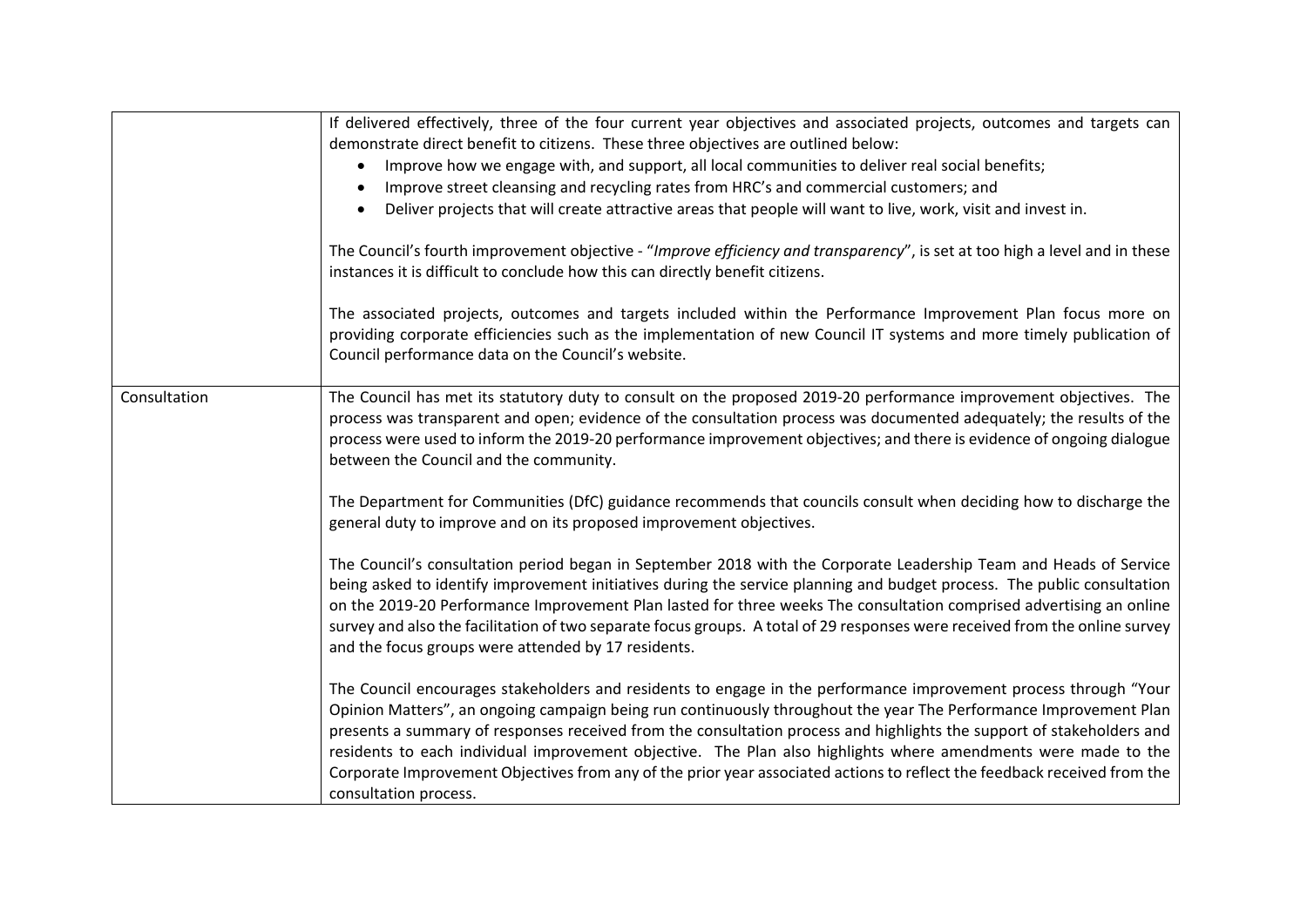|                         | The Council is intending to establish a Resident Engagement Strategy to assist with the consultation process in future.                                                                                                                                                                                                                                                                                                                                                                                                                                                                                                                                                                                                                                                                                                                                                                                                                                                                                                                                                 |
|-------------------------|-------------------------------------------------------------------------------------------------------------------------------------------------------------------------------------------------------------------------------------------------------------------------------------------------------------------------------------------------------------------------------------------------------------------------------------------------------------------------------------------------------------------------------------------------------------------------------------------------------------------------------------------------------------------------------------------------------------------------------------------------------------------------------------------------------------------------------------------------------------------------------------------------------------------------------------------------------------------------------------------------------------------------------------------------------------------------|
| Improvement plan        | The Council's 2019-20 Performance Improvement Plan complies with the Act and with DfC guidance.                                                                                                                                                                                                                                                                                                                                                                                                                                                                                                                                                                                                                                                                                                                                                                                                                                                                                                                                                                         |
|                         | The Council published its 2019-20 Performance Improvement Plan on its website on 28 June 2019. The Plan was made<br>available in other formats on request. It contains the following:<br>background information setting the strategic and corporate context within which the Council's improvement<br>$\bullet$<br>responsibilities lie;<br>a description of its annual performance improvement objectives, how these were selected, together with related<br>performance improvement projects and key actions to be undertaken to deliver the objectives;<br>statutory imposed performance indicators and standards in relation to waste and recycling, and economic<br>development;<br>self-imposed indicators and standards;<br>the reasons why objectives were chosen and what improvements are expected;<br>$\bullet$<br>a summary of the Council's consultation process in relation to the Plan;<br>$\bullet$<br>the Council's arrangements to secure continuous improvement; and<br>an overview of the Council's performance management governance arrangements. |
|                         | The Plan includes an explanation that the Council has a suite of corporate indicators which include statutory indicators as<br>well as self-imposed non-statutory indicators. The Performance Improvement Plan also includes a table showing each of<br>the statutory and non-statutory indicators and how the Council performed in each of these areas dating back to 2015-16.<br>There is no explanation, however, of how the Council intends to improve its performance on either the statutory indicators,<br>or the self-imposed indicators. Under the legislation the Council is required to provide clear information on how it is<br>working to meet and monitor progress against statutory indicators and its own self-imposed non-statutory performance<br>indicators. The Council should ensure that adequate narrative is provided detailing how it intends to improve its<br>performance against the statutory indicators and the self-imposed indicators.                                                                                                 |
| Arrangements to improve | The Council has adequate arrangements in place to secure the achievement of its improvement objectives, statutory<br>indicators and the general duty to improve. Performance information could be improved if indicators are embedded<br>over several years to allow improvement over time to be measured.                                                                                                                                                                                                                                                                                                                                                                                                                                                                                                                                                                                                                                                                                                                                                              |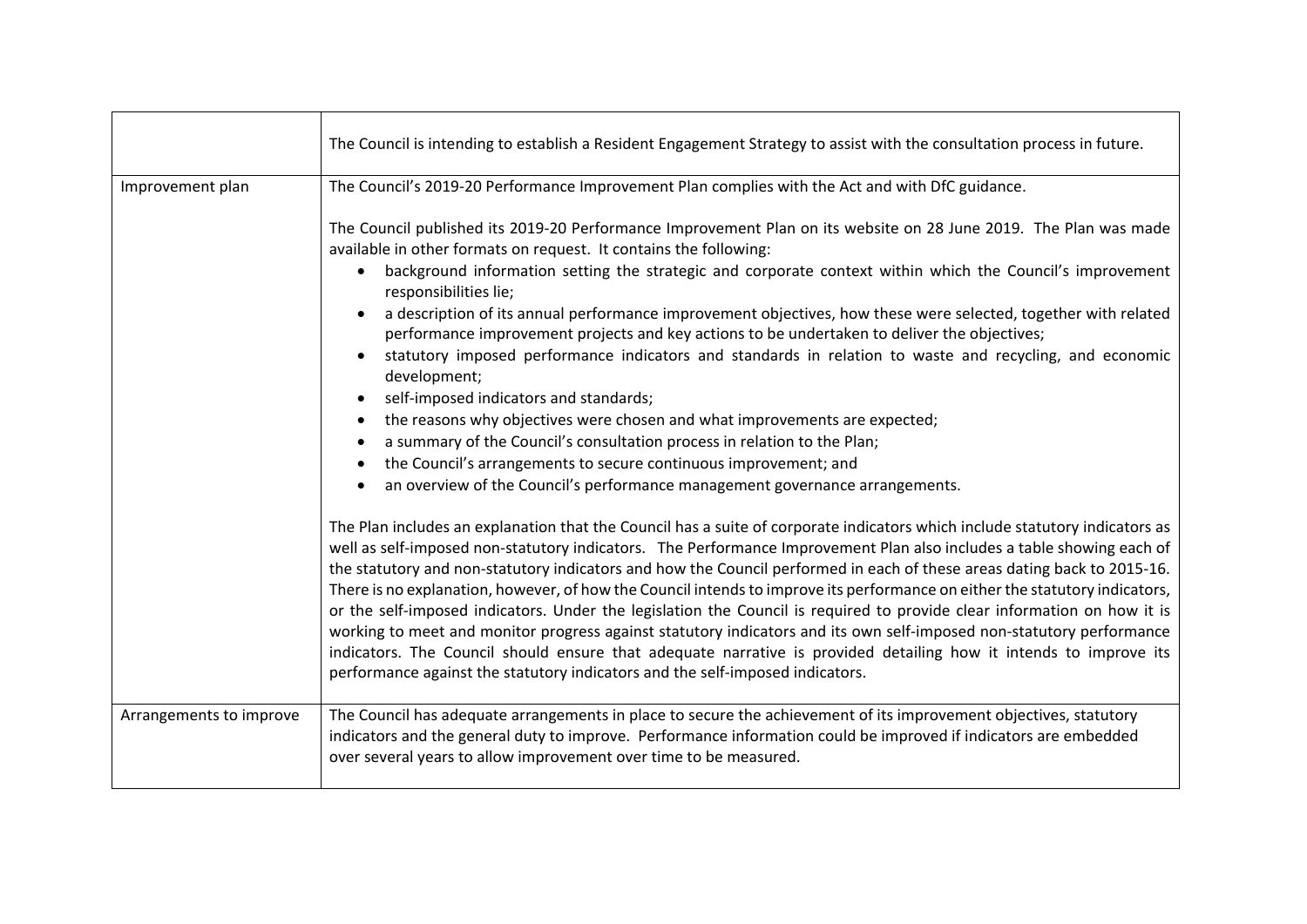|                            | The Council's indicators, aligned with the delivery of the agreed improvement objectives, are supported by Head of Service<br>delivery plans and budgets. The achievement of those indicators is supported by projects which are being managed by                                                                                                                                                                                                                                                                                                                                                                   |
|----------------------------|---------------------------------------------------------------------------------------------------------------------------------------------------------------------------------------------------------------------------------------------------------------------------------------------------------------------------------------------------------------------------------------------------------------------------------------------------------------------------------------------------------------------------------------------------------------------------------------------------------------------|
|                            | assigned Project Managers with lines of accountability to the Senior Management Team and Elected Members.                                                                                                                                                                                                                                                                                                                                                                                                                                                                                                           |
|                            | Progress against all improvement objectives, statutory indicators and self-imposed objectives, are reviewed monthly at a<br>Departmental level and reported quarterly to the Corporate Service Committee, Audit Committee and Council using a<br>'traffic light system' to indicate progress against the objective.                                                                                                                                                                                                                                                                                                 |
|                            | Ongoing risks associated with the delivery of projects are identified and managed as part of project management<br>arrangements and, if required, escalated to the Council's risk registers as part of normal risk management reporting<br>arrangements.                                                                                                                                                                                                                                                                                                                                                            |
|                            | Across the Council's four improvement objectives, there are a total of 19 indicators. The template format used within the<br>2019-20 Performance Improvement Plan allows for the disclosure of performance data dating back to 2015-16 for each of<br>the measures, although historic data is only available for a limited number of measures due to a range of new measures<br>being created for 2018-19 and 2019-20 for which there is no baseline data. Of the Council's 19 agreed performance<br>indicators:                                                                                                    |
|                            | Two measures have baseline and comparative data dating back to 2015-16;<br>$\bullet$                                                                                                                                                                                                                                                                                                                                                                                                                                                                                                                                |
|                            | Three measures have supporting data dating back to 2016-17;<br>$\bullet$                                                                                                                                                                                                                                                                                                                                                                                                                                                                                                                                            |
|                            | Three measures have supporting data dating back to 2018-19; and                                                                                                                                                                                                                                                                                                                                                                                                                                                                                                                                                     |
|                            | Eleven measures are new for 2019-20 and therefore do not have historic supporting data.<br>$\bullet$                                                                                                                                                                                                                                                                                                                                                                                                                                                                                                                |
|                            | Historical data is available primarily for the measures relating to waste collection, recycling, staff absenteeism and prompt<br>payment. For the other objectives, the form fields requesting historic data to be populated are either marked as "non-<br>applicable" or "new measure". There is no indication that alternative measures were explored, either from within the<br>Council or from other comparable bodies. This makes it difficult to assess whether any progress can realistically be made,<br>or how appropriate the targets set will be. A brief explanation would clarify this for the reader. |
| Collection, use and        | The Council's arrangements to assess its performance and to publish the results are adequate. The Council could improve                                                                                                                                                                                                                                                                                                                                                                                                                                                                                             |
| publication of performance | further by introducing arrangements for data validation.                                                                                                                                                                                                                                                                                                                                                                                                                                                                                                                                                            |
| information                |                                                                                                                                                                                                                                                                                                                                                                                                                                                                                                                                                                                                                     |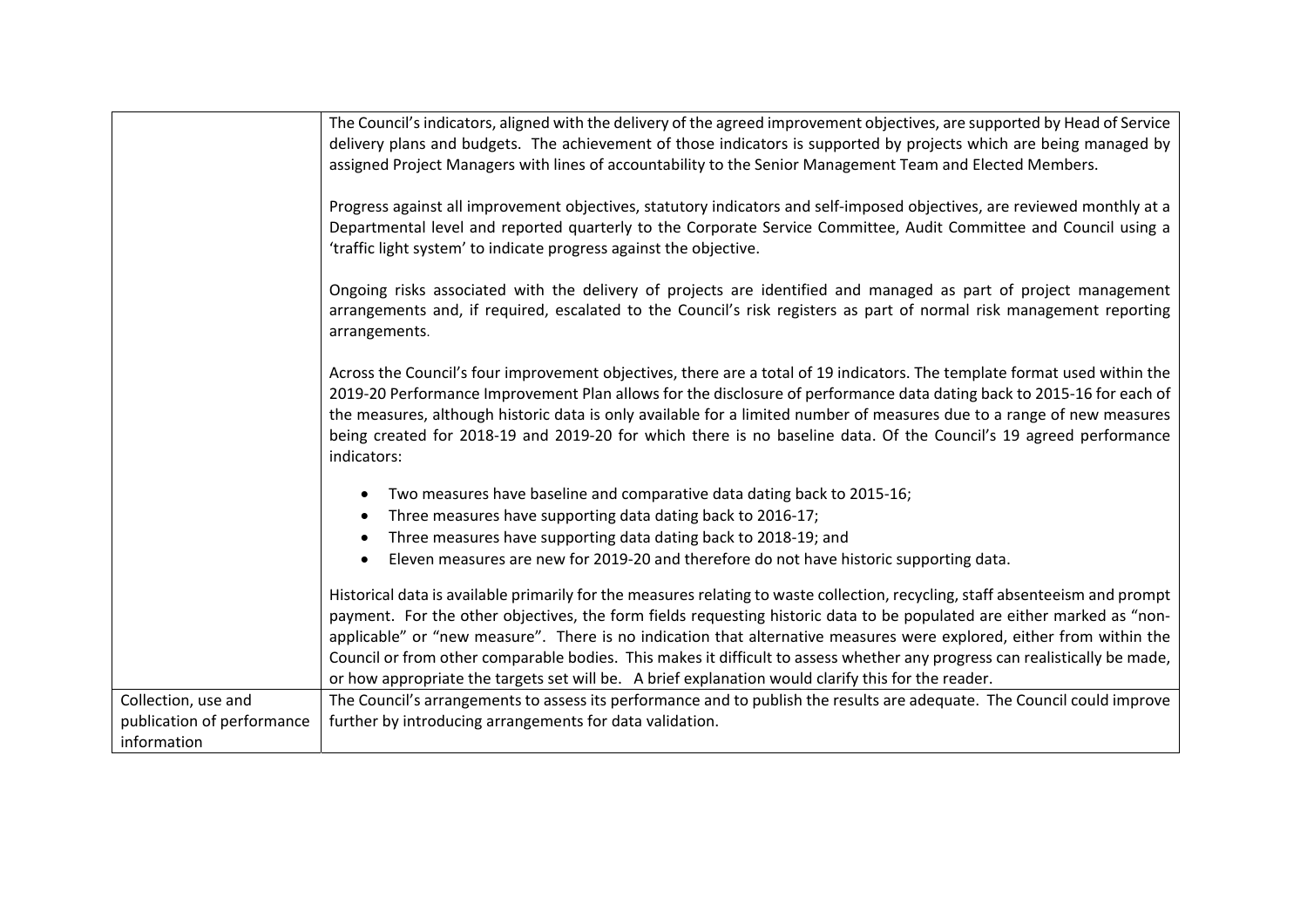| The Council has developed a Performance Management Handbook and a supporting Performance Management Policy<br>which outlines how performance data is being collected in the Council and who has responsibility for managing the<br>collection and reporting of this data.                                                                                                                                                                                                                                                                                                                                                                                                                                              |
|------------------------------------------------------------------------------------------------------------------------------------------------------------------------------------------------------------------------------------------------------------------------------------------------------------------------------------------------------------------------------------------------------------------------------------------------------------------------------------------------------------------------------------------------------------------------------------------------------------------------------------------------------------------------------------------------------------------------|
| The Council uses a dedicated performance management system, called Pentana, to record and report on this performance<br>data. Pentana is accessible through the Council's Intranet page and each service area has its own access to the relevant<br>aspect of the Pentana portal. Heads of Service, or their designated officer, will input data details of actual performance<br>against the agreed indicators onto the system on a quarterly basis. This system is the source for all reports to Standing<br>Committees, the Audit Committee and the Council. The Internal Audit Plan provides for two Service Reviews which<br>includes compliance with performance methodology and data validation where required. |
| The Council reports on prior year performance within the Annual Self-Assessment report. The Report provides detail on<br>how the Council performed in relation to its Performance Improvement Objectives, its statutory indicators and its self-<br>imposed indicators. An overall RAG status is assigned to each indicator as well as direction of travel showing either progress<br>or a decline against the prior year's performance.                                                                                                                                                                                                                                                                               |
| The Annual Self-Assessment report has been updated in the 2019-20 year to include a section on performance in relation<br>to the overall general duty to improve. The Report now provides increased detail in relation to the overall achievement<br>of improvement objectives rather than focussing on improvement at an operational level. For each improvement<br>objective, as well as providing performance there is narrative detailing an overall assessment of progress against the<br>overarching objective giving readers a sense of if the objective is being achieved.                                                                                                                                     |
| In terms of comparisons with other Councils, the Council has disclosed this information for the statutory indicators as well<br>as for prompt payment and average number of working days lost per employee. The Council discloses performance against<br>an NI average figure as opposed to benchmarking against individual Councils. More detailed comparisons would provide<br>readers with more transparent performance information.                                                                                                                                                                                                                                                                                |
| The Council is a member of the Association of Public Service Excellence (APSE), including the APSE Performance Network,<br>a public sector benchmarking organisation which assists the Council in improving its ability to compare performance across<br>a wide range of services and activities.                                                                                                                                                                                                                                                                                                                                                                                                                      |